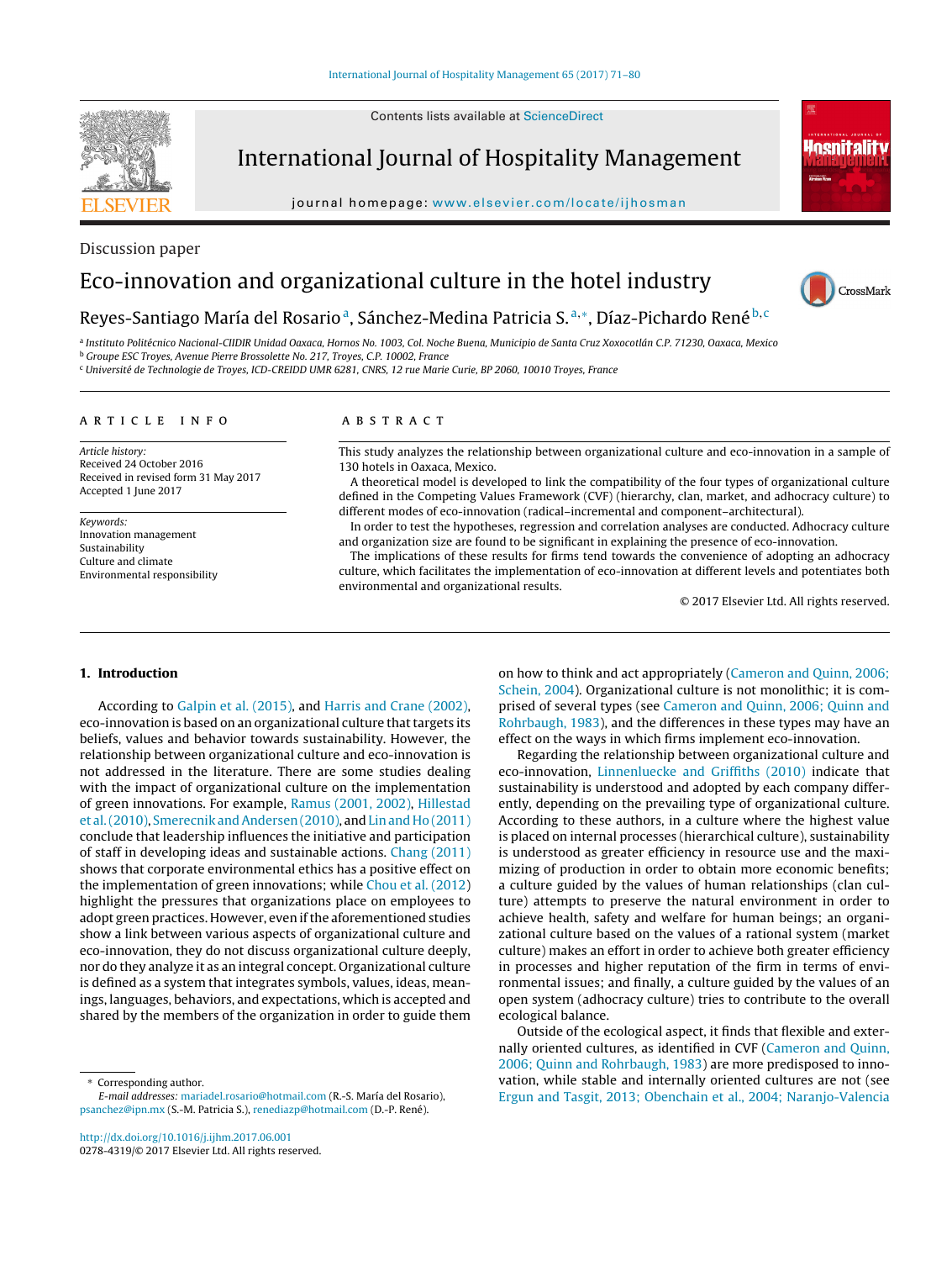

Control

**Fig. 1.** Competing Values Framework. Source: Adapted from Cameron and Quinn (2006); and Quinn and Rohrbaugh (1983).

# et [al.,](#page-8-0) [2010;](#page-8-0) [Naranjo-Valencia](#page-8-0) et [al.,](#page-8-0) [2011;](#page-8-0) [Naranjo-Valencia](#page-8-0) et [al.,](#page-8-0) [2016,](#page-8-0) [2011,](#page-8-0) [2016\).](#page-8-0)

Tourism affects the natural environment negatively through the destruction of wildlife, pollution and waste generation [\(Andereck](#page-7-0) et [al.,](#page-7-0) [2005\).](#page-7-0) This damage to the environment diminishes quality of life, especially for the members of host communities [\(Andereck](#page-7-0) et [al.,](#page-7-0) [2005;](#page-7-0) [Gezici,](#page-7-0) [2006\);](#page-7-0) threatens the competitiveness of tourist destinations [\(Melián-González](#page-8-0) [and](#page-8-0) [García-Falcón,](#page-8-0) [2003;](#page-8-0) [Lozano-](#page-8-0)Oyola et [al.,](#page-8-0) [2012\),](#page-8-0) and increases the vulnerability of the global system [\(Becken](#page-7-0) et [al.,](#page-7-0) [2014\).](#page-7-0) Given these negative impacts of tourism, and due to lax or nonexistent environmental regulation ([Carmona-Moreno](#page-7-0) et [al.,](#page-7-0) [2004;](#page-7-0) [Sánchez-Medina](#page-7-0) et [al.,](#page-7-0) [2016\),](#page-7-0) any environmental actions that a hotel implements are voluntary and implemented in order to obtain different benefits for the organization, stakeholders, and the environment (see [Claver-Cortés](#page-8-0) et [al.,](#page-8-0) [2007;](#page-8-0) [Fraj](#page-8-0) et [al.,](#page-8-0) [2015;](#page-8-0) [Pereira-Moliner](#page-8-0) et [al.,](#page-8-0) [2012;](#page-8-0) [Sánchez-](#page-8-0)Medina et [al.,](#page-8-0) [2016;](#page-8-0) [Park](#page-8-0) [and](#page-8-0) [Kim,](#page-8-0) [2014\).](#page-8-0)

Organizational culture provides a means for members of the organization to understand what happens in their environment ([Cameron](#page-7-0) [and](#page-7-0) [Quinn,](#page-7-0) [2006\);](#page-7-0) it lays the foundation for a hotel to create its own interpretation of "environment", either in a favorable manner (as an opportunity) or unfavorable (as a threat); to implement environmental actions, and to determine the benefits that can be obtained.

This study aims to contribute to the literature by showing how organizational culture and eco-innovation relate to each other. With this purpose in mind, a research model is developed based on two axes of eco-innovation identified by [Hellström](#page-8-0) [\(2007\):](#page-8-0) incremental-radical and component-architectural; examples of their combinations (incremental-component, incrementalarchitectural, radical-component and radical-architectural) are identified in the hotel sector, and these axes of eco-innovation are linked to the types of organizational culture developed in the CVF (hierarchy, clan, market, and adhocracy culture).

Below, we describe the theoretical framework for the study and its hypotheses; later, we present the method, results, discussion, and; finally, limitations and concluding remarks.

# **2. Literature review**

# 2.1. Competing values framework

The Competing Values Framework (CVF) is an analytical model of organizational culture based on the predominant values of an organization. Values are grouped along two axes: flexibility – stability, and external – internal focus. Each of the resulting four quadrants characterizes a type of organizational culture: hierarchy culture (internal process model), market culture (rational goal model), clan culture (human relations model), and adhocracy culture (open systems model) [\(Cameron](#page-7-0) [and](#page-7-0) [Quinn,](#page-7-0) [2006;](#page-7-0) [Jones](#page-7-0) et [al.,](#page-7-0) [2005;](#page-7-0) [Quinn](#page-7-0) [and](#page-7-0) [Rohrbaugh,](#page-7-0) [1983\),](#page-7-0) see Fig. 1.

In the CVF, each type of organizational culture is based on particular values which are in opposition to each other. For example, clan culture, characterized by its flexibility and internal focus, contrasts with market culture which emphasizes control and external focus. Similarly, the flexibility and external focus of adhocracy culture is in opposition to hierarchy culture, which is characterized by control and internal focus; however, various types of culture may coexist in organizations, with one or more being dominant [\(Cameron](#page-7-0) [and](#page-7-0) [Quinn,](#page-7-0) [2006\).](#page-7-0)

# 2.1.1. Hierarchy culture

[Cameron](#page-7-0) [and](#page-7-0) [Quinn](#page-7-0) [\(2006\)](#page-7-0) state that hierarchy or bureaucracy was the ideal form of organization at the beginning of the twentieth century, where the efficient production of goods and services was the main goal. Organizations based on a culture of hierarchy typically have a highly formalized and structured workplace where the daily activity is guided by clearly defined procedures. Leaders are typically good coordinators. The most appreciated values are stability and predictability in both activities and people in order to gain stability, control, and efficiency in the organization ([Cameron](#page-7-0) [and](#page-7-0) [Quinn,](#page-7-0) [2006\).](#page-7-0)

#### 2.1.2. Market culture

In the mid 1960 s, new forms of information use were developed which allowed managers to plan and act more efficiently using a systemic approach drawn from the link between the organization and its general environment ([Barley](#page-7-0) [and](#page-7-0) [Kunda,](#page-7-0) [1992\).](#page-7-0) [Cameron](#page-7-0) [and](#page-7-0) [Quinn](#page-7-0) [\(2006\)](#page-7-0) point out that with this shift organizations sought to be more effective through links to external elements. In such a scheme, the organization itself functions as a market where transactions with external groups such as providers, clients, contractors, concessionaires, unions and regulators take place in order to gain some competitive advantages.

Market culture is based on planning and setting goals. A work environment with high demands targeting competitiveness between people and organizations (within the industry) develops. In this type of organization leaders are tough, demanding, and have clearly defined goals. Success is defined in terms of market share and penetration; displacing competitors and becoming a leader are the intended goals [\(Cameron](#page-7-0) [and](#page-7-0) [Quinn,](#page-7-0) [2006\).](#page-7-0)

#### 2.1.3. Clan culture

[Barley](#page-7-0) [and](#page-7-0) [Kunda](#page-7-0) [\(1992\)](#page-7-0) point out that the paradigm of human relations is opposed to the rationalism and individualism of scientific management, since human relations theory sees employees as fundamentally social beings; therefore, social interaction and the need to belong to a group are required for human and labor fulfillment.

In this regard, clan culture is based on the cohesion and morale of human relations, turning the organization into a big family in which leaders play the role of mentors while adopting a paternal posture. A friendly work environment is highly valued, as are principles such as loyalty, tradition, and collaboration. The main goal is the development of the members of the organization ([Cameron](#page-7-0) [and](#page-7-0) [Quinn,](#page-7-0) [2006\).](#page-7-0)

# 2.1.4. Adhocracy culture

[Cameron](#page-7-0) [and](#page-7-0) [Quinn](#page-7-0) [\(2006\)](#page-7-0) state that as the world evolved from the industrial age to the information age, a new type of organization emerged, one that was more sensitive to frequent changes in the environment and the reduction of a product's useful life. In adhocracy, adaptability, flexibility, and creativity counter uncertainty, ambiguity, and information overload.

Adhocracy culture relies on flexibility in answers and availability for action. A dynamic, creative, and entrepreneurial environment in the workplace is promoted, where people can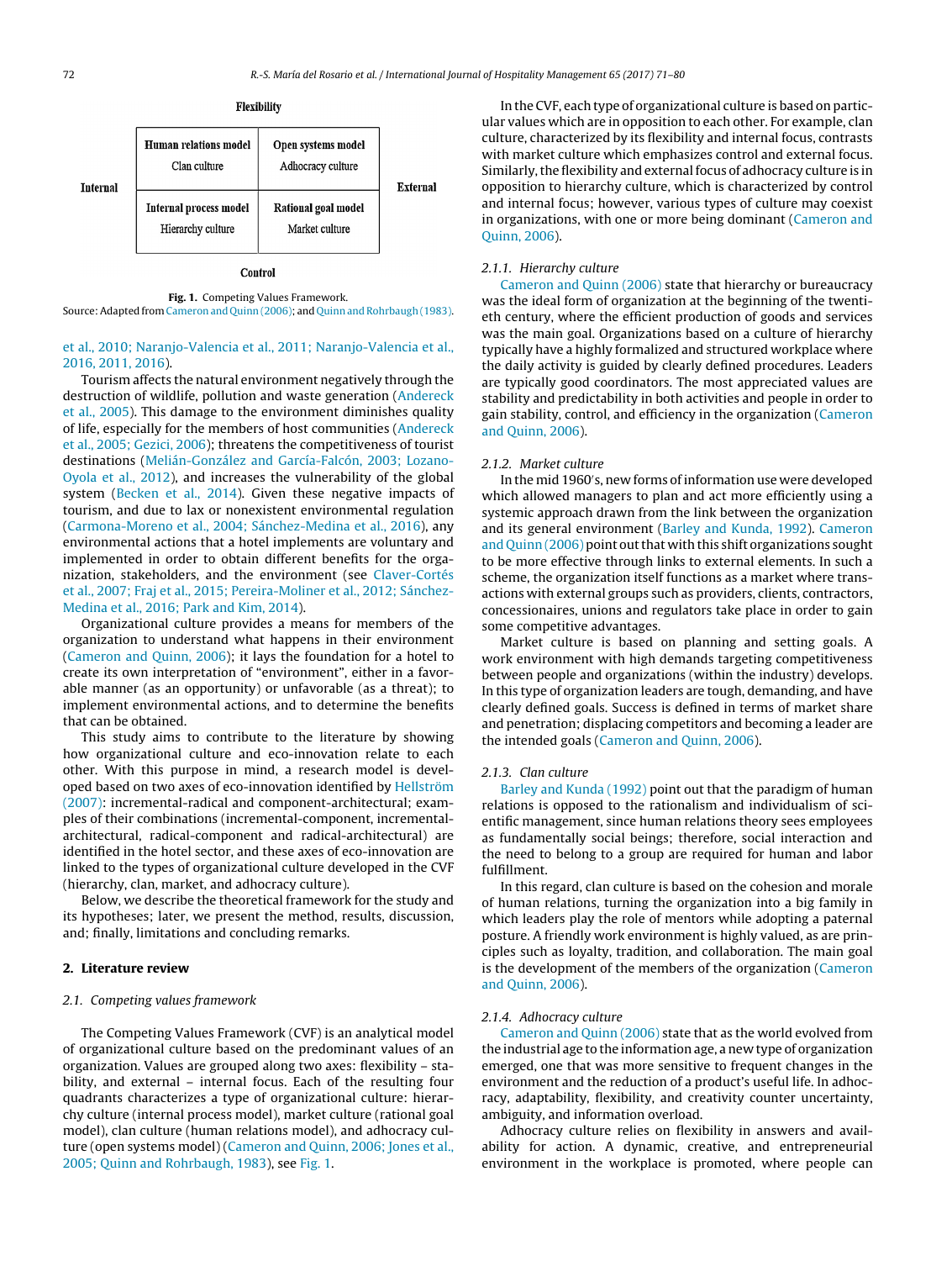

**Fig. 2.** Organizational Culture Types and Eco-innovation. Source: Adapted from [Cameron](#page-7-0) [and](#page-7-0) [Quinn](#page-7-0) [\(2006\)](#page-7-0) and [Hellström](#page-8-0) [\(2007\).](#page-8-0)

develop new ideas and are encouraged to take risks. In this type of organization, leadership tends to be visionary and innovative, resulting in a high level of commitment to experimentation, innovation, and the development of both new knowledge and original products and services, in order to develop the enterprise in terms of growth and innovation ([Cameron](#page-7-0) [and](#page-7-0) [Quinn,](#page-7-0) [2006\).](#page-7-0)

#### 2.2. Eco-innovation in hospitality industry

Eco-innovation refers to the development or modification of services, processes, organizational or marketing methods in order to contribute positively to the natural environment (intentionally or not) [\(Carrillo-Hermosilla](#page-8-0) et [al.,](#page-8-0) [2010;](#page-8-0) [Rennings,](#page-8-0) [2000\).](#page-8-0) [Hellström](#page-8-0) [\(2007\)](#page-8-0) develops two axes of eco-innovation: incremental-radical and component-architectural. The incremental-radical axis of ecoinnovation describes the way in which eco-innovation takes place; eco-innovations are considered incremental when they involve improvements to existing elements, while radical eco-innovation implies the incorporation of new elements.

In tourism, different degrees of novelty in eco-innovation can be observed for hotels, guests, and tourist destinations [\(Hertog](#page-8-0) et [al.,](#page-8-0) [2011\).](#page-8-0) Eco-innovation can be observed from small modifications up to including the adoption of new elements; for example, an incremental modification in energy use could involve implement-ing better practices in using existing heating systems (see [Mak](#page-8-0) et [al.,](#page-8-0) [2013\),](#page-8-0) while the acquisition of new technology to use solar energy would be described as radical (see [Chan](#page-8-0) et [al.,](#page-8-0) [2008;](#page-8-0) [Chan](#page-8-0) et [al.,](#page-8-0) [2013\).](#page-8-0)

The component-architectural axis shows how eco-innovation may generate changes in one component or module, or may affect various elements of a system, and even modify a complete system ([Hellström,](#page-8-0) [2007\).](#page-8-0) Eco-innovations can generate both localized changes in products and services as well as more widespread changes affecting the entire organization, involving actors within the organization and beyond its boundaries. In the literature, processes, products or services, organizational methods, marketing methods and institutions, are identified on the component-architectural axis ([Machiba,](#page-8-0) [2010;](#page-8-0) [Rennings,](#page-8-0) [2000\).](#page-8-0)

In tourism, innovations can be small and localized in processes and services, or can be large and involve widespread changes in the hotel [\(Hjalager,](#page-8-0) [2010\).](#page-8-0) Similarly, examples of eco-innovations can also be identified in smaller components such as the creation of websites and the use of social networks, as elements of green marketing [\(Chan,](#page-8-0) [2013;](#page-8-0) [Mohd-Suki](#page-8-0) [and](#page-8-0) [Mohd-Suki,](#page-8-0) [2015;](#page-8-0) [Stangl](#page-8-0) et [al.,](#page-8-0) [2016\);](#page-8-0) while the implementation of a green business model, such as ecotourism, can involve not only the entire organization, but also governments and communities [\(Gurung](#page-8-0) [and](#page-8-0) [Seeland,](#page-8-0) [2008\).](#page-8-0)

#### **3. Hypotheses development**

Based on the two axes of eco-innovation (incrementalradical, component-architectural) there are four possible modes of eco-innovation: incremental-component, radical-component, incremental-architectural and radical-architectural ([Hellström,](#page-8-0) [2007\).](#page-8-0) Accordingly, the research hypotheses which relate each type of organizational culture with the modes of eco-innovation in the field of hospitality are presented (Fig. 2).

# 3.1. Hierarchy culture and eco-innovation

Hierarchy culture shows the highest level of resistance to change [\(Zammuto](#page-9-0) et [al.,](#page-9-0) [2000\),](#page-9-0) and places the highest limitations on creativity and experimentation [\(Büschgens](#page-7-0) et [al.,](#page-7-0) [2013\).](#page-7-0) However, efficiency is one of the most valued parameters in hierarchy culture [\(Cameron](#page-7-0) [and](#page-7-0) [Quinn,](#page-7-0) [2006\);](#page-7-0) in this regard, [Linnenluecke](#page-8-0) [and](#page-8-0) [Griffiths](#page-8-0) [\(2010\)](#page-8-0) suggest that the quadrant of internal processes, which corresponds to hierarchy culture, focuses on economic sustainability by concentrating its efforts on growth and profitability; for this reason, hierarchy culture could favor incremental ecoinnovation. This form of eco-innovation generates benefits for the organization in the short term, mainly economic benefits.

In tourism, eco-innovation has been associated with innovations for eco-efficiency (producing more goods and benefits investing less energy and fewer natural resources) and to cleaner production (reduction and correction of pollution) ([OCDE,](#page-8-0) [2012\).](#page-8-0) This type of eco-innovation can be considered incremental since these are among the first steps implemented on the route to sustainability [\(OCDE,](#page-8-0) [2012\),](#page-8-0) and they generally involve technological modifications to products and processes [\(Machiba,](#page-8-0) [2010\).](#page-8-0)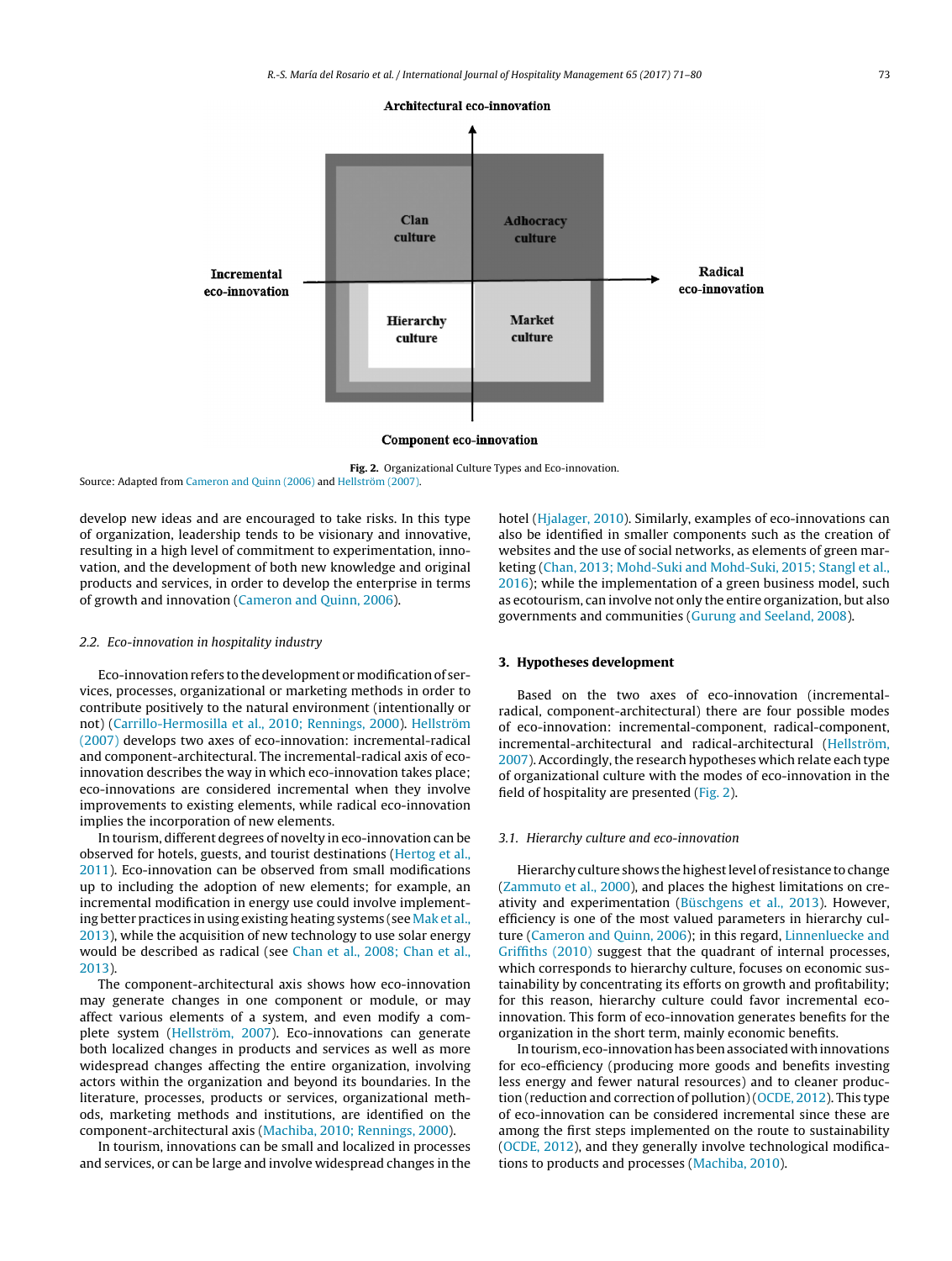In the hotel industry, initiatives of this nature include technological alternatives and better practices for more efficient use of resources, such as water and electricity (see e.g. [Chan](#page-8-0) [and](#page-8-0) [Lam,](#page-8-0) [2003;](#page-8-0) [Chan](#page-8-0) et [al.,](#page-8-0) [2009\).](#page-8-0) These innovations reduce the environmental impact of the organization and are linked to a cost decrease for the firm, yielding results in the short term ([Rahman](#page-8-0) et [al.,](#page-8-0) [2012;](#page-8-0) [Razumova](#page-8-0) et [al.,](#page-8-0) [2016\).](#page-8-0)

Based on these arguments, we propose the following research hypothesis.

H1: There is a positive and significant relationship between hierarchy culture and incremental- component eco-innovation in processes (H1A) and services (H1B) among firms.

# 3.2. Market culture and eco-innovation

[Linnenluecke](#page-8-0) [and](#page-8-0) [Griffiths](#page-8-0) [\(2010\)](#page-8-0) state that for cultures dominated by rational goal values (market culture), the practices of sustainability are targeted towards the reduction of costs and the increase of operational efficiency. This efficiency approach leads to savings in the use of resources and reduction of ecological impacts by means of technological modifications to products and processes; but also through more radical actions that improve the image and reputation of the company.

However, these actions are done on the basis of an evaluation of their impact on the natural environment and society; for that, an organization needs far-reaching tools which allow potential consumers access to understandable and reliable information, since these elements can determine consumption choices, especially when the environmental attributes of goods and services are not easily perceived, as is the case with tourist services [\(Kang](#page-8-0) et [al.,](#page-8-0) [2012;](#page-8-0) [Miao](#page-8-0) [and](#page-8-0) [Wei,](#page-8-0) [2013;](#page-8-0) [OCDE,](#page-8-0) [2012\).](#page-8-0) In the hotel industry, eco-innovations are also present in green marketing strategies ([Rennings,](#page-8-0) [2000\),](#page-8-0) such as advertising on the Internet and social networks [\(Chan,](#page-8-0) [2013;](#page-8-0) [Mohd-Suki](#page-8-0) [and](#page-8-0) [Mohd-Suki,](#page-8-0) [2015\).](#page-8-0)

Considering the aforementioned arguments, market culture can be compatible with eco-innovations which allow for efficiency in the use of resources, but also eco-innovations which broadcast the initiatives the organization carries out with the goal of preserving the natural environment. These eco-innovations can be incremental or radical; however, these changes are located in processes, services and marketing elements.

Based on these arguments we propose the following hypothesis: H2: There is a positive and significant relationship between market culture and incremental-component eco-innovation in processes (H2A) and services (H2B), and radical-component ecoinnovation in marketing methods (H2C) among firms.

# 3.3. Clan culture and eco-innovation

According to [Zammuto](#page-9-0) et [al.](#page-9-0) [\(2000\),](#page-9-0) in organizational cultures that are considered to be natural systems, such as the clan culture, innovation is perceived as less threatening, and the resistance to implementation is minor. This organizational culture allows us to observe broader changes in the organization in comparison to those observed in hierarchy culture and market cultures.

[Linnenluecke](#page-8-0) [and](#page-8-0) [Griffiths](#page-8-0) [\(2010\)](#page-8-0) argue that organizations characterized by their valuation of human relations emphasize learning and development of skills in order to promote corporate sustainability since they accept the responsibility of contributing to the welfare of their workers and in general to social welfare. [Büschgens](#page-7-0) et [al.](#page-7-0) [\(2013\)](#page-7-0) state that in the human relations model, creation and maintenance of knowledge take place through employee training and preparation, which leads to psychological security, courage, and cohesion among the group in order to face change and adopt and develop new initiatives.

In tourism, people are the center of the innovation process, and training people to innovate involves not only formal education but also the development of far-reaching skills which complement it [\(Chang](#page-8-0) et [al.,](#page-8-0) [2011;](#page-8-0) [OECD,](#page-8-0) [2010\)](#page-8-0) in a way that provides results for organizations that allow for the development of their workers and the improvement of their skills and knowledge [\(OCDE,](#page-8-0) [2012\).](#page-8-0)

Therefore, given the support human relations provide to innovation (see [Büschgens](#page-7-0) et [al.,](#page-7-0) [2013\)](#page-7-0) along with alternatives which involve changes at the organizational level, organizational ecoinnovation in terms of training and environmental education for employees can be developed (see [Kasim,](#page-8-0) [2009;](#page-8-0) [Moscardo,](#page-8-0) [2008\).](#page-8-0) These eco-innovations are incremental; however, they go beyond eco-innovations localized in products and services because they involve hotel human resources and, thus, all areas of the organization. Consequently, we propose the following hypothesis:

H3: There is a positive and significant relationship between clan culture and incremental-component eco-innovation in processes (H3A) and services (H3B), and incremental-architectural eco-innovation in organizational methods (H3C) among firms.

#### 3.4. Adhocracy culture and eco-innovation

Adhocracy culture corresponds to an open natural system which has broad links with the general environment and facilitates processes such as learning and adaptation [\(Zammuto](#page-9-0) et [al.,](#page-9-0) [2000\).](#page-9-0) In this regard, [Büschgens](#page-7-0) et [al.](#page-7-0) [\(2013\)](#page-7-0) suggest that these characteristics create an organizational environment favorable to experimentation, creativity, and implementation of innovation.

Fromthis type of organization, sustainability is conceived as taking into account the existence of a broader and more dynamic social and economic environment where learning and adaptation are the means to the survival and success of the organization [\(Linnenluecke](#page-8-0) [and](#page-8-0) [Griffiths,](#page-8-0) [2010\).](#page-8-0) An adhocracy oriented organization can favor the development of radical eco-innovation, which involves various functions and offers fast solutions according to particular circumstances.

Consequently, eco-innovation in adhocracy will involve initiatives which generate benefits in the medium and long term, and which can open new spaces for the success of the business and regard for the natural environment. Initiatives of this nature correspond to the radical-architectural mode of eco-innovation.

Examples of the radical-architectural mode of eco-innovation in hospitality are environmental certification programs, such as ECO-TEL and Green Globe. When a program of this type is implemented, managers and employees share philosophies and objectives that enable them to achieve and maintain environmental certification, thus affecting the entire organization; in addition, a foreign entity (auditors) is involved in assessing the efforts made ([Geerts,](#page-8-0) [2014;](#page-8-0) [Millar](#page-8-0) [and](#page-8-0) [Baloglu,](#page-8-0) [2008\).](#page-8-0)

Another example is the eco-hotel, eco-lodge or green hotel, whose construction, equipment and services contribute to the preservation of the natural environment; these also often involve working together with governments and local communities ([Erdem](#page-8-0) [and](#page-8-0) [Tetik,](#page-8-0) [2013\).](#page-8-0) Note that adhocracy culture not only favors radical-architectural eco-innovations, but it also encourages incremental-architectural eco-innovations and incremental-component eco-innovations, such as those exemplified in previous sections.

Based on the aforementioned elements, we propose the following research hypothesis.

H4: There is a positive and significant relationship between adhocracy culture and incremental-component eco-innovation in processes (H4A) and services (H4B); radical-component eco-innovation in marketing methods (H4C), and; incrementalarchitectural eco-innovation in organizational methods (H4D).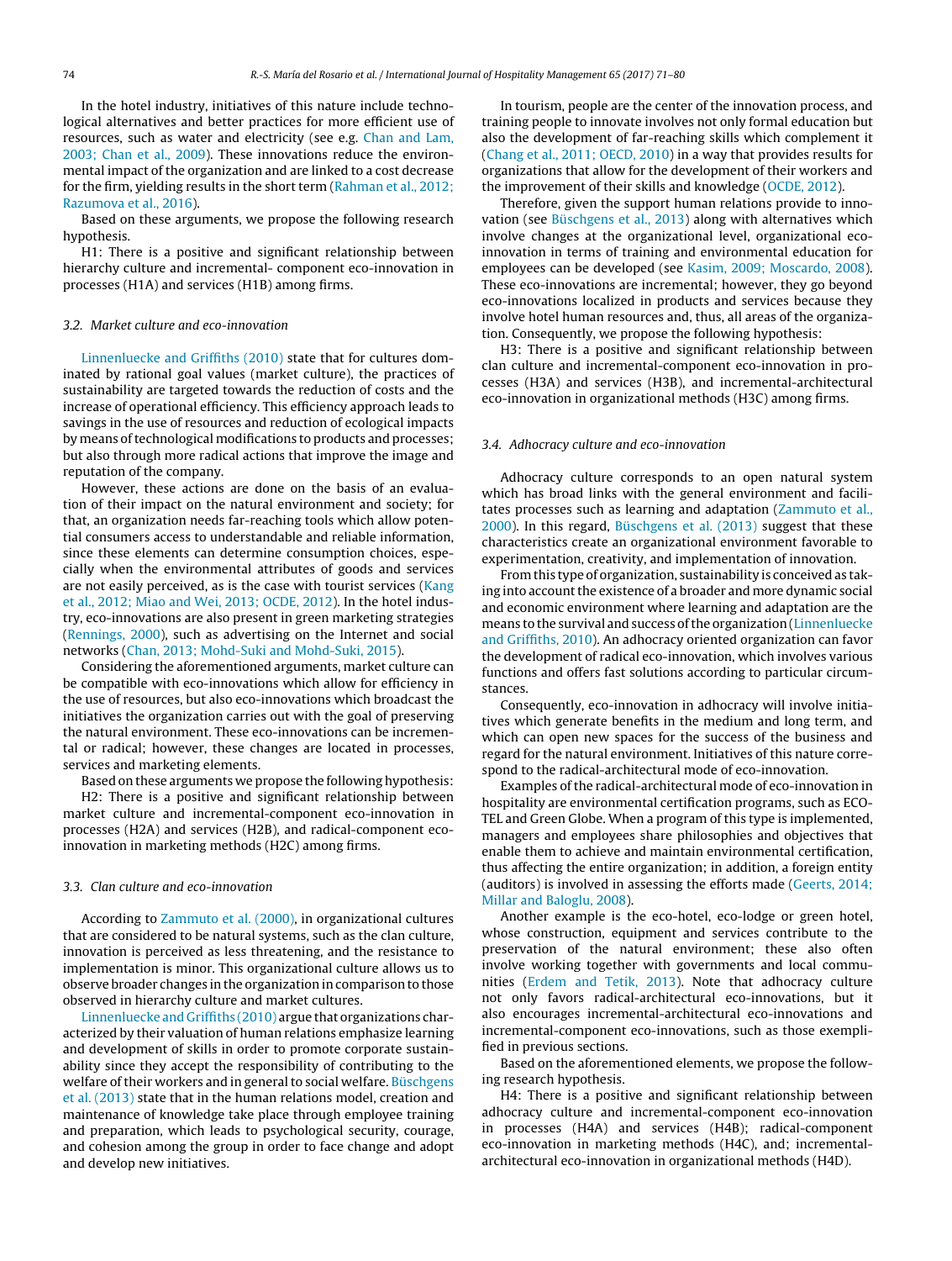#### **Table 1**

Factor analysis of the variable Organizational Culture.

| Item                                                                             | Component |                |          |          | Commun-ality |  |
|----------------------------------------------------------------------------------|-----------|----------------|----------|----------|--------------|--|
|                                                                                  |           | $\overline{2}$ | 3        | 4        |              |  |
| 1. Clan                                                                          |           |                |          |          |              |  |
| The organization is characterized by its interpersonal bonds                     | 0.939     | $-0.067$       | 0.112    | 0.008    | 0.899        |  |
| The leader is a tutor who instructs and provides what is needed                  | 0.891     | $-0.074$       | 0.167    | 0.049    | 0.830        |  |
| Loyalty and trust keeps the organization united                                  | 0.937     | $-0.134$       | 0.062    | $-0.017$ | 0.900        |  |
| The organization places emphasis on human development                            | 0.884     | $-0.042$       | 0.155    | $-0.118$ | 0.900        |  |
| 2. Hierarchy                                                                     |           |                |          |          |              |  |
| The organization is a place which stands out because of structure and order.     | 0.169     | 0.599          | 0.166    | 0.295    | 0.502        |  |
| The leader is a coordinator who assigns functions and distributes work.          | $-0.123$  | 0.912          | 0.135    | $-0.020$ | 0.866        |  |
| In this organization, success is described in terms of efficiency and stability. | $-0.249$  | 0.766          | 0.097    | 0.068    | 0.663        |  |
| 3. Market                                                                        |           |                |          |          |              |  |
| This organization is a competitive place, where everybody seeks to stand out     | $-0.134$  | 0.441          | 0.768    | 0.027    | 0.802        |  |
| both individually and as an organization.                                        |           |                |          |          |              |  |
| The leader is a competitive leader focused on results.                           | 0.249     | 0.091          | 0.883    | 0.047    | 0.851        |  |
| Goal fulfillment and the search for success keeps the organization united.       | 0.460     | 0.057          | 0.740    | 0.092    | 0.771        |  |
| 4. Adhocracy                                                                     |           |                |          |          |              |  |
| The leader is an entrepreneur who is always in search of new challenges.         | $-0.071$  | 0.252          | 0.013    | 0.806    | 0.719        |  |
| Work is carried out based on the freedom for decision-making.                    | 0.233     | 0.108          | $-0.005$ | 0.710    | 0.570        |  |
| In this organization, success is described in terms of new advances in           | $-0.305$  | $-0.132$       | 0.131    | 0.711    | 0.633        |  |
| technology and services.                                                         |           |                |          |          |              |  |
| <b>Total Variance Explained</b>                                                  | 29.901    | 16.199         | 15.826   | 13.683   | 75.609       |  |
| <b>Cronbach's Alpha</b>                                                          | 0.950     | 0.717          | 0.800    | 0.620    | 0.749        |  |

Extraction Method: Principal Component Analysis. Rotation Method: Varimax with Kaiser Normalization.

a. Rotation converged in 5 iterations.

#### 3.5. Organization size and age, and tourist destination

In order to gain a better understanding of eco-innovation in the hotel industry, organization size, age, and type of tourist destination (beach and sun hotels vs. city hotels) are included as control variables in the regression models. Large organizations are expected to have human capital with a higher capacity to absorb external knowledge and financial resources that can lead to the generation of more eco-innovation than small organizations ([Hjalager,](#page-8-0) [2002;](#page-8-0) [Sundbo](#page-8-0) et [al.,](#page-8-0) [2007\).](#page-8-0) Regarding the environmental aspect, larger organizations are found to adopt green strategies ([Chan,](#page-8-0) [2013\)](#page-8-0) and environmental management systems [\(Álvarez-](#page-7-0)Gil et [al.,](#page-7-0) [2001\)](#page-7-0) more easily than small companies; thus the size of the organization can play an important role in eco-innovation.

With reference to age, old hotels have been found to have more difficulties in adopting either new alternative technologies ([Sahadev](#page-9-0) and Islam, [2005\)](#page-9-0) or environmental management practices ([Álvarez-Gil](#page-7-0) et [al.,](#page-7-0) [2001\)](#page-7-0) than newer ones. Therefore, it is expected that newer hotels will be more eco-innovative than old firms.

Finally, there are differences between "sun and beach" hotels and those located in cities: [Vila](#page-9-0) et [al.](#page-9-0) [\(2012\)](#page-9-0) note that city hotels develop more innovations as a differentiation strategy given the competition and agglomeration of these units, while [García-Pozo](#page-8-0) et [al.](#page-8-0) [\(2015\)](#page-8-0) suggest that hotels where the natural environment is part of the tourism product; that is to say, "sun and beach" hotels may be more concerned about reducing their environmental impact through eco-innovation as a long term sustainability strategy; therefore, the type of tourist destination has also been considered as an important variable in this investigation.

# **4. Method**

#### 4.1. Sampling and data collection

In order to obtain data for hypothesis testing, those tourist destinations in Oaxaca that have five, four, and three star hotels were considered: Oaxaca City, Huatulco and Puerto Escondido. These three destinations total 220 hotels [\(Instituto](#page-8-0) Nacional de [Estadística](#page-8-0) [y](#page-8-0) [Geografía](#page-8-0) [\[National](#page-8-0) [Institute](#page-8-0) [of](#page-8-0) [Statistic](#page-8-0) [and](#page-8-0) [Geography\],](#page-8-0) [2015\).](#page-8-0)

We have chosen this classification based on stars because businesses and tourists are familiar with this kind of rating (Muñoz-Piña et [al.,](#page-8-0) [2005\),](#page-8-0) and we have chosen more highly rated hotels because research shows these businesses are environmentally more proactive ([Carmona-Moreno](#page-7-0) et [al.,](#page-7-0) [2004;](#page-7-0) [Pereira-Moliner](#page-7-0) et [al.,](#page-7-0) [2012\);](#page-7-0) More highly rated hotels also have greater eco-innovation than those with lower ratings.

The sample is composed of 130 three, four, and five star hotels in Oaxaca, Mexico. This sample size allows for a 95% confidence level and a 3.33% sample error according to the continuous data sample formula. We used  $Z = 1.96$  and  $s = 0.776$  (eco-innovation standard deviation in our sample). Our sample was distributed as follows: 80 units in Oaxaca, 30 in Huatulco and 20 in Puerto Escondido. Hotels were randomly selected from the directory produced by Secretaría de Turismo y Desarrollo Económico (Ministry of Tourism) in [www.](http://www.oaxaca.travel) [oaxaca.travel](http://www.oaxaca.travel).

For data collection, a structured questionnaire was created and administered in face-to-face interviews with the people each organization selected as suitable to answer the questions. The percentage of people that agreed to an interview was 75%. In general, answers were provided by managers and owners of the hotels. Almost 58% of the respondents were male and 42% female. They were between 25 and 64 years old and more than one-third (33%) were between 35 and 39 years old.

# 4.2. Measurement of variables

#### 4.2.1. Organizational culture

For the purpose of this research, the Organizational Culture Assessment Instrument (OCAI), developed by [Cameron](#page-7-0) [and](#page-7-0) [Quinn](#page-7-0) [\(2006\),](#page-7-0) was used. Using a five-point Likert scale which ranges from 'strongly disagree' to 'strongly agree', the interviewees were asked to assign a value according to the degree of similarity between the proposed descriptions and the characteristics of their organization. In order to determine the internal validity and the explained variance of the variables, a principal component factor analysis with Varimax rotation and Kaiser normalization was conducted. Table 1 shows factor loadings for the four types of organizational culture. We can observe that all items charged in one single factor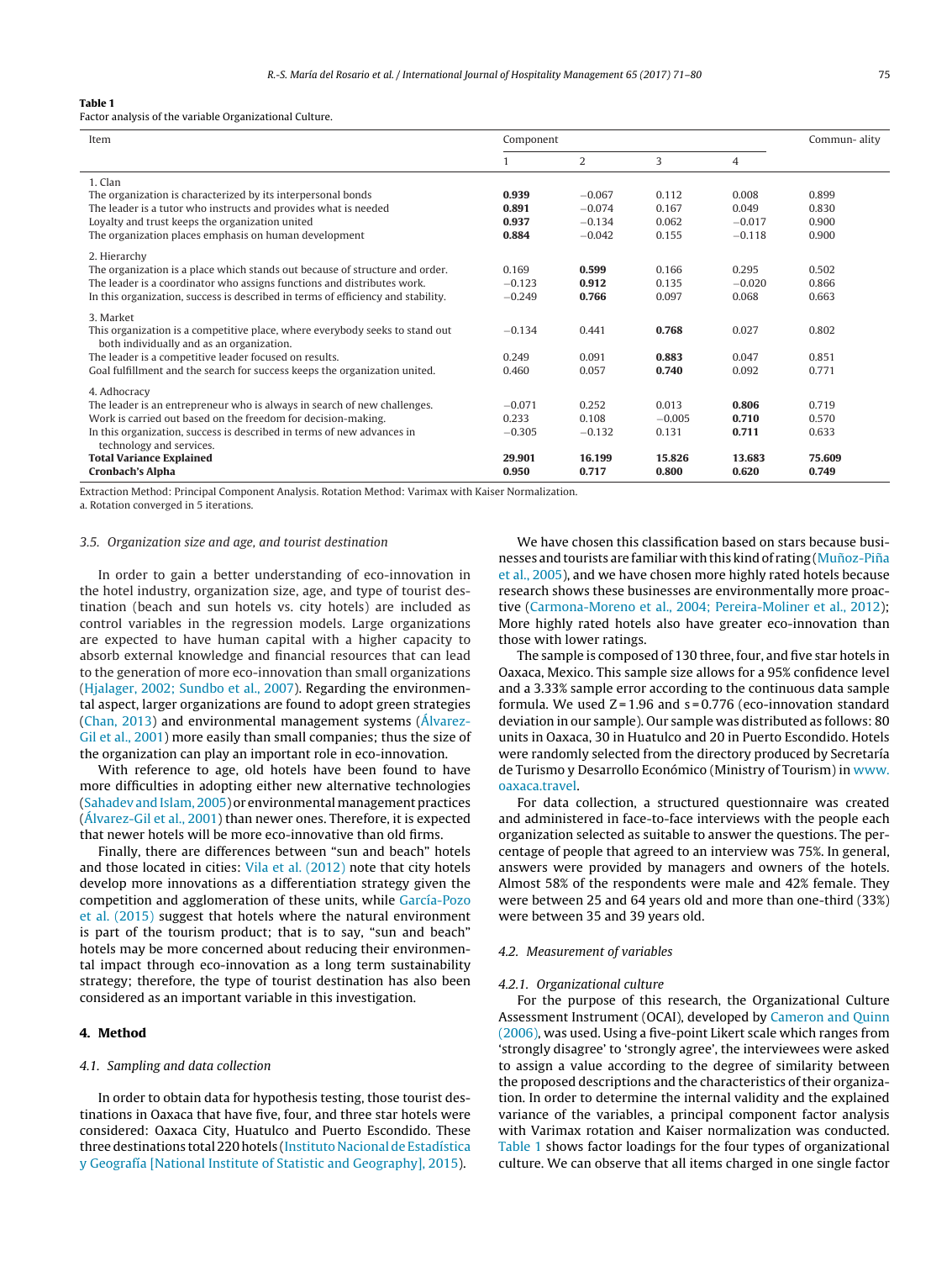# **Table 2**

Factor analysis of Eco-innovation variable.

| Item                                                                                                            | Component |        |          | Communality |        |
|-----------------------------------------------------------------------------------------------------------------|-----------|--------|----------|-------------|--------|
|                                                                                                                 |           | 2      | 3        | 4           |        |
| 1. Incremental-component eco-innovation in services                                                             |           |        |          |             |        |
| Modifications in areas for:                                                                                     |           |        |          |             |        |
| Efficient water use                                                                                             | 0.845     | 0.229  | 0.156    | 0.167       | 0.819  |
| Efficient electric power use                                                                                    | 0.780     | 0.241  | 0.200    | 0.296       | 0.794  |
| Natural light and heat use                                                                                      | 0.778     | 0.133  | 0.397    | $-0.008$    | 0.781  |
| Solid waste management                                                                                          | 0.803     | 0.066  | 0.055    | 0.291       | 0.737  |
| Inclusion of organic products                                                                                   | 0.885     | 0.195  | 0.062    | 0.070       | 0.831  |
| inclusion of local products                                                                                     | 0.729     | 0.165  | 0.299    | 0.202       | 0.689  |
| Modification of spaces ensuring the preservation of the natural environment.                                    | 0.852     | 0.072  | 0.237    | 0.048       | 0.790  |
| 2. Radical-component eco-innovation in marketing methods                                                        |           |        |          |             |        |
| Incursion in green markets and consumers                                                                        | 0.204     | 0.865  | 0.148    | 0.178       | 0.844  |
| Developed new ways to support of environmental actions (sponsorships, donations, social events, etc.).          | 0.141     | 0.854  | 0.047    | 0.169       | 0.779  |
| Create new green commercial links                                                                               | 0.035     | 0.792  | 0.151    | 0.176       | 0.683  |
| Introduction, promotion and sale of natural and/or local products                                               | 0.358     | 0.631  | 0.469    | 0.291       | 0.831  |
|                                                                                                                 |           |        |          |             |        |
| 3. Incremental-component eco-innovation in processes                                                            |           |        |          |             |        |
| Improvement methods and devices for water reutilization                                                         | 0.243     | 0.151  | 0.845    | $-0.007$    | 0.796  |
| Conditioning of areas using natural and/or local materials                                                      | 0.158     | 0.210  | 0.865    | 0.218       | 0.864  |
| Use of more eco-friendly cleaning supplies                                                                      | 0.293     | 0.200  | 0.799    | 0.213       | 0.809  |
| 4. Incremental-architectural eco-innovation in organizational methods                                           |           |        |          |             |        |
| The organization has created new activities, awareness and training focused on guests, staff and volunteers on: |           |        |          |             |        |
| Rational water use                                                                                              | 0.463     | 0.424  | $-0.048$ | 0.560       | 0.709  |
| Rational electric power use                                                                                     | 0.333     | 0.251  | $-0.030$ | 0.761       | 0.754  |
| Solid waste management                                                                                          | 0.342     | 0.294  | 0.340    | 0.717       | 0.832  |
| Maintenance of natural areas                                                                                    | $-0.115$  | 0.104  | 0.166    | 0.829       | 0.738  |
| Development new methods for encouraging better environmental behavior                                           | 0.432     | 0.240  | 0.257    | 0.638       | 0.717  |
| Total variance explained                                                                                        | 28.430    | 19.136 | 15.267   | 15.196      | 78.030 |
| Cronbach's Alpha                                                                                                | 0.943     | 0.916  | 0.897    | 0.858       | 0.941  |

Extraction method: Principal component analysis. Rotation method: Varimax with Kaiser normalization. a. The rotation converged in 6 iterations.

as evidence of discriminant validity. Items with  $a \geq 0.5$  factor loading were kept. In order to determine the reliability of each factor, Cronbach's alpha was used.

In the factor analysis, four dimensions were identified corresponding to clan culture (factor 1), hierarchy culture (factor 2), market culture (factor 2), and adhocracy culture (factor 4), which explain 75% of variance. Cronbach's alphas vary between 0.620 and 0.95.

# 4.2.2. Eco-innovation

In order to measure eco-innovation, the interviewees were asked about the frequency with which they had developed or implemented initiatives in favor of the natural environment. The answers were based on a five-point Likert-type scale, ranging from 'never' to 'continuously' (see Table 2).

In the factor analysis four dimensions were identified corresponding to the variable eco-innovation. These dimensions are incremental-component eco-innovation in services (factor 1), radical-component eco-innovation in marketing methods (factor 2), incremental-component eco-innovation in processes (factor 3), and incremental-architectural eco-innovation in organizational methods (factor 4), which explain 78% of variance. Cronbach's alphas vary between 0.858 and 0.943.

#### 4.2.3. Organization size and age, and tourist destination

Organization size was measured according to the number of employees in the firm, organizational age was measured according to the number of years in which the hotel had been in operation at the time of the interview, and type of tourist destination was classified using two groups: sun and beach hotels, and city hotels.

Hotels were on average 16.5 years old with a standard deviation of 10.2 years. The average size of the organizations was 18.7 employees with a standard deviation of 20 employees; these could be considered small and medium-sized businesses. In terms of type of tourist destination, 80 hotels were located in the City of Oaxaca, a city destination; and 50 were located in beach and sun destinations—30 located in Huatulco Bay and 20 in Puerto Escondido.

# **5. Results**

#### 5.1. Hypothesis testing results

In order to test the research hypotheses, five linear regression models were estimated: Model 1 refers to eco-innovation as the dependent variable, and the other four models correspond to each of the eco-innovation dimensions as dependent variables. The results of the regression analyses are summarized in [Table](#page-6-0) 3.

Results offer no support for hypotheses H1A, H1B, H2A, H2B, nor HC. Thus, neither hierarchy culture nor market culture have a significant impact on eco-innovation. Regarding clan culture, neither H3A nor H3C are supported; however, H3B, which significantly relates clan culture to incremental-component services is supported (B=0.173;  $p \le 0.1$ ). Adhocracy culture is found to have an influence on eco-innovation (B = 0.200,  $p \le 0.05$ ), as well as on three types of eco-innovation: incremental-component ecoinnovation in processes (B=0.260,  $p \le 0.1$ ), radical-component eco-innovation in marketing methods (B=0.186,  $p \le 0.1$ ), and incremental-architectural eco-innovation in organizational methods (B = 0.242,  $p \le 0.1$ ); these findings give support for hypotheses H4A, H4C and H4D, respectively. However, as there is no significant impact of adhocracy culture on incremental-component eco-innovation in services  $(B = 0.110, n.s.)$ , H4B is not supported. These findings support hypothesis 4; thus, adhocracy culture has a significant impact on eco-innovation, whereas clan culture has only a marginal impact and hierarchy and market cultures do not significantly impact any type of eco-innovation.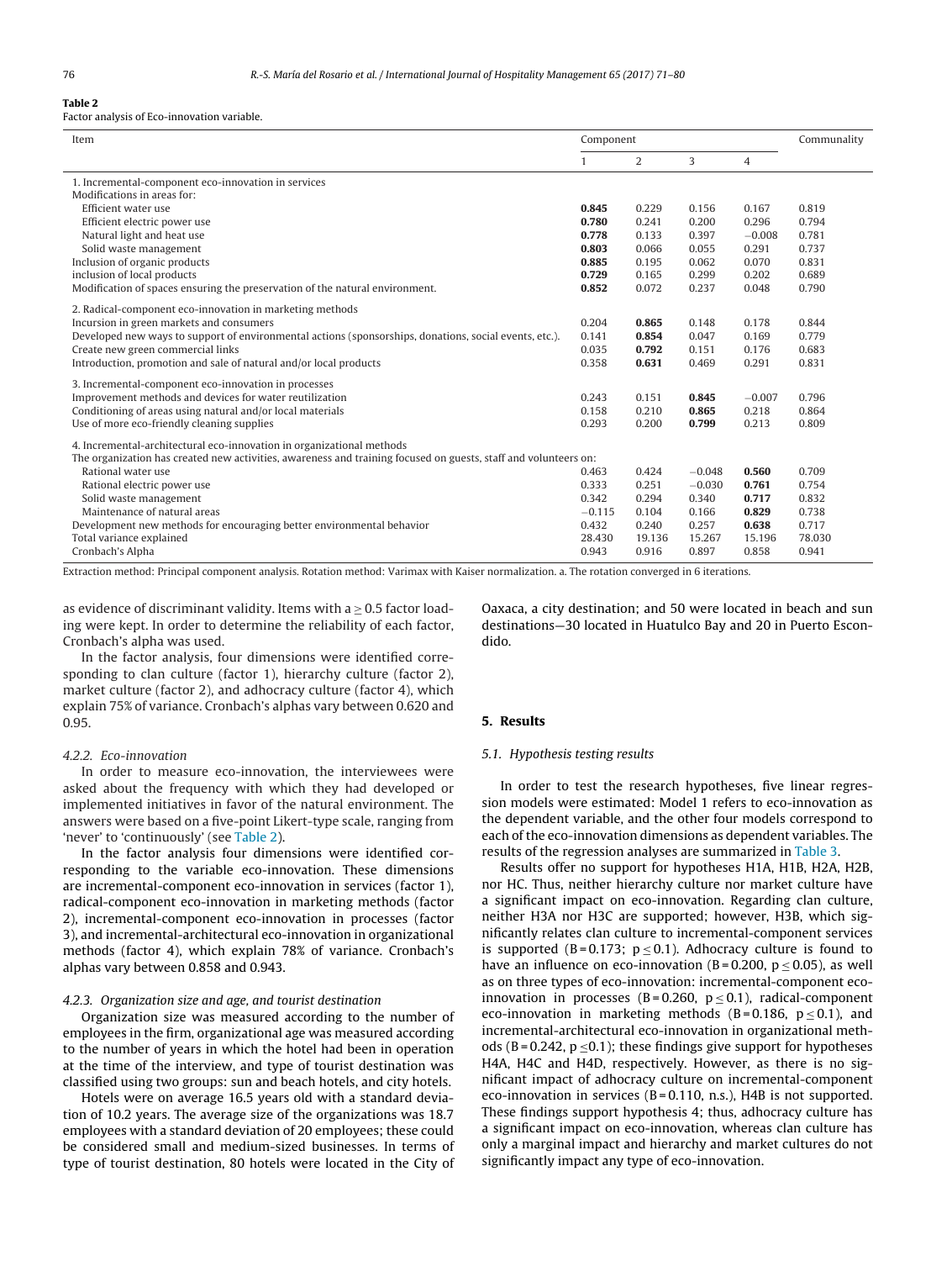#### <span id="page-6-0"></span>**Table 3**

Linear regressions between organizational culture types and eco-innovation (non-standardized coefficients).

|                                                                          | Eco-innovation Model 1 | Dimensions of eco-innovation                                        |                                                                    |                                                                        |                                                                                     |  |  |  |  |
|--------------------------------------------------------------------------|------------------------|---------------------------------------------------------------------|--------------------------------------------------------------------|------------------------------------------------------------------------|-------------------------------------------------------------------------------------|--|--|--|--|
|                                                                          |                        | Incremental-<br>component<br>eco-innovation in<br>processes Model 2 | Incremental-<br>component<br>eco-innovation in<br>services Model 3 | Radical-component<br>eco-innovation in<br>marketing methods<br>Model 4 | Incremental-architectural<br>eco-innovation in<br>organizational methods<br>Model 5 |  |  |  |  |
| Constant                                                                 | $1.285***$             | $1.881***$                                                          | $1.042*$                                                           | $0.723*$                                                               | $1.482***$                                                                          |  |  |  |  |
| Organization size                                                        | $0.010**$              | $0.012**$                                                           | 0.007                                                              | $0.015***$                                                             | 0.005                                                                               |  |  |  |  |
| Organization age                                                         | $-0.009$               | $-0.003$                                                            | $-0.015$                                                           | $-0.013*$                                                              | $-0.006$                                                                            |  |  |  |  |
| Tourist destination                                                      | $-0.008$               | 0.140                                                               | 0.108                                                              | $-0.196$                                                               | $-0.084$                                                                            |  |  |  |  |
| Hierarchy culture                                                        | 0.046                  | $-0.081$                                                            | 0.167                                                              | 0.026                                                                  | 0.073                                                                               |  |  |  |  |
| Market culture                                                           | 0.103                  | $-0.011$                                                            | 0.183                                                              | 0.124                                                                  | 0.115                                                                               |  |  |  |  |
| Clan culture                                                             | 0.013                  | $-0.078$                                                            | $.173*$                                                            | $-0.026$                                                               | $-0.017$                                                                            |  |  |  |  |
| Adhocracy culture                                                        | $0.200**$              | $0.260*$                                                            | 0.110                                                              | $0.186*$                                                               | $0.242*$                                                                            |  |  |  |  |
| R                                                                        | 0.38                   | 0.314                                                               | 0.364                                                              | 0.458                                                                  | 0.288                                                                               |  |  |  |  |
| $R^2$                                                                    | 0.144                  | 0.099                                                               | 0.132                                                              | 0.209                                                                  | 0.083                                                                               |  |  |  |  |
| Standard error                                                           | 0.73800                | 0.99412                                                             | 1.07416                                                            | 0.75306                                                                | 0.93609                                                                             |  |  |  |  |
| F                                                                        | 2.933                  | 1.905                                                               | 2.657                                                              | 4.618                                                                  | 1.576                                                                               |  |  |  |  |
| Sig.                                                                     | 0.007                  | 0.074                                                               | 0.014                                                              | 0.000                                                                  | 0.149                                                                               |  |  |  |  |
| Effect size (Partial Eta Squared) for statistically significant findings |                        |                                                                     |                                                                    |                                                                        |                                                                                     |  |  |  |  |
| Organization size                                                        | 0.03                   | 0.002                                                               |                                                                    | 0.188                                                                  |                                                                                     |  |  |  |  |
| Organization age                                                         |                        |                                                                     |                                                                    | 0.088                                                                  |                                                                                     |  |  |  |  |
| Clan culture                                                             |                        |                                                                     | 0.620                                                              |                                                                        |                                                                                     |  |  |  |  |
| Adhocracy culture                                                        | 0.606                  | 0.513                                                               |                                                                    | 0.692                                                                  | 0.553                                                                               |  |  |  |  |

\*Regression coefficient is significant at levels equal to or less than 0.1; \*\*Regression coefficient is significant at levels equal to or less than 0.05; \*\*\*Regression coefficient is significant at levels equal to or less than 0.01.

#### **Table 4**

Partial correlations between organizational culture types and eco-innovation types.

|                                                                       | μ     | <b>SD</b> |            |           |           | 4          |            | 6          |            |
|-----------------------------------------------------------------------|-------|-----------|------------|-----------|-----------|------------|------------|------------|------------|
| 1. Hierarchy culture                                                  | 2.859 | 0.854     |            |           |           |            |            |            |            |
| 2. Market culture                                                     | 3.553 | 0.940     | $0.345***$ |           |           |            |            |            |            |
| 3. Clan culture                                                       | 3.209 | 1.036     | $-0.194**$ | $0.253**$ |           |            |            |            |            |
| 4. Adhocracy culture                                                  | 2.766 | 0.712     | $0.219**$  | 0.070     | $-0.167*$ |            |            |            |            |
| 5. Incremental-component eco-innovation in processes                  | 2.303 | 1.018     | $-0.017$   | $-0.041$  | $-0.098$  | $0.176***$ |            |            |            |
| 6. Incremental-component eco-innovation in services                   | 2.953 | 1.121     | $0.163*$   | $0.241**$ | $0.161*$  | 0.080      | $0.432***$ |            |            |
| 7. Radical-component eco-innovation in marketing methods              | 1.657 | 0.823     | 0.123      | $0.162*$  | $-0.030$  | $0.189**$  | $0.503***$ | $0.324***$ |            |
| 8. Incremental-architectural eco-innovation in organizational methods | 2.684 | 0.950     | 0.144      | 0.141     | $-0.031$  | $0.199**$  | $0.569***$ | $0.554***$ | $0.713***$ |

\*\*\*. The correlation is significant at 0.01 level (bilateral); \*\*. The correlation is significant at 0.05 level (bilateral); \*. The correlation is significant at 0.1 level (bilateral). Organization size, organization age, and type of tourist destination are used as control variables.

#### 5.2. Supplementary analysis results

Table 4 shows partial correlations between the various organizational culture types and eco-innovation types in hotels in Oaxaca; organization size, organization age, and type of tourist destination are used as control variables.

On the one hand, we can observe that all types of eco-innovation are significantly correlated ( $p \le 0.01$ ). This might indicate that when an organization implements any type of eco-innovation, it reinforces the possibility of being involved in any other type of ecoinnovation, regardless of the size, age or type of destination of the hotel (sun and beach or city).

On the other hand, we observe that hierarchy culture, market culture, and adhocracy culture co-exist, but clan culture is only positively related to market culture, which indicates that when this type of culture appears it is practically isolated.

Hierarchy culture is linked to incremental-component ecoinnovation in services (r=0.163,  $p \le 0.1$ ); however, there is not a statistically significant relationship between hierarchy culture and incremental-component eco-innovation in processes  $(r = -0.017,$ n.s.).

Market culture is positively related to both incrementalcomponent eco-innovation in services and radical-component eco-innovation in marketing methods ( $r = 0.241$ ,  $p \le 0.05$ ;  $r = 0.162$ ,  $p \le 0.1$ , respectively); however there is not a statistically significant relationship between market culture and incremental-component eco-innovation in processes ( $r = -0.041$ , n.s.).

Clan culture is linked to incremental-component ecoinnovation in services ( $r = 0.161$ ,  $p \le 0.1$ ); however, there is neither a statistically significant relationship between market culture and incremental-component eco-innovation in processes  $(r = -0.098,$ n.s.) nor between market culture and incremental-architectural eco-innovation in organizational methods  $(r = -0.031, n.s.).$ 

Finally, adhocracy culture correlates with three of the four types of eco-innovation (incremental-component eco-innovation in processes,  $r = 0.176$ ,  $p \le 0.05$ ; radical-component eco-innovation in marketing methods,  $r = 0.189$ ,  $p \le 0.05$ , and incrementalarchitectural eco-innovation in organizational methods, r = 0.199,  $p \le 0.05$ ); however, there is not a statistically significant relationship between adhocracy culture and incremental-component eco-innovation in services ( $r = 0.080$ , n.s.).

#### **6. Discussion and conclusion**

#### 6.1. Theoretical contributions and practical implications

In the literature, there is no research that analyzes the relationship between organizational culture and eco-innovation. This study has shown that eco-innovation is a tool that hotels are using. In this regard, we can observe that all types of eco-innovation are significantly correlated. This might indicate that when an organization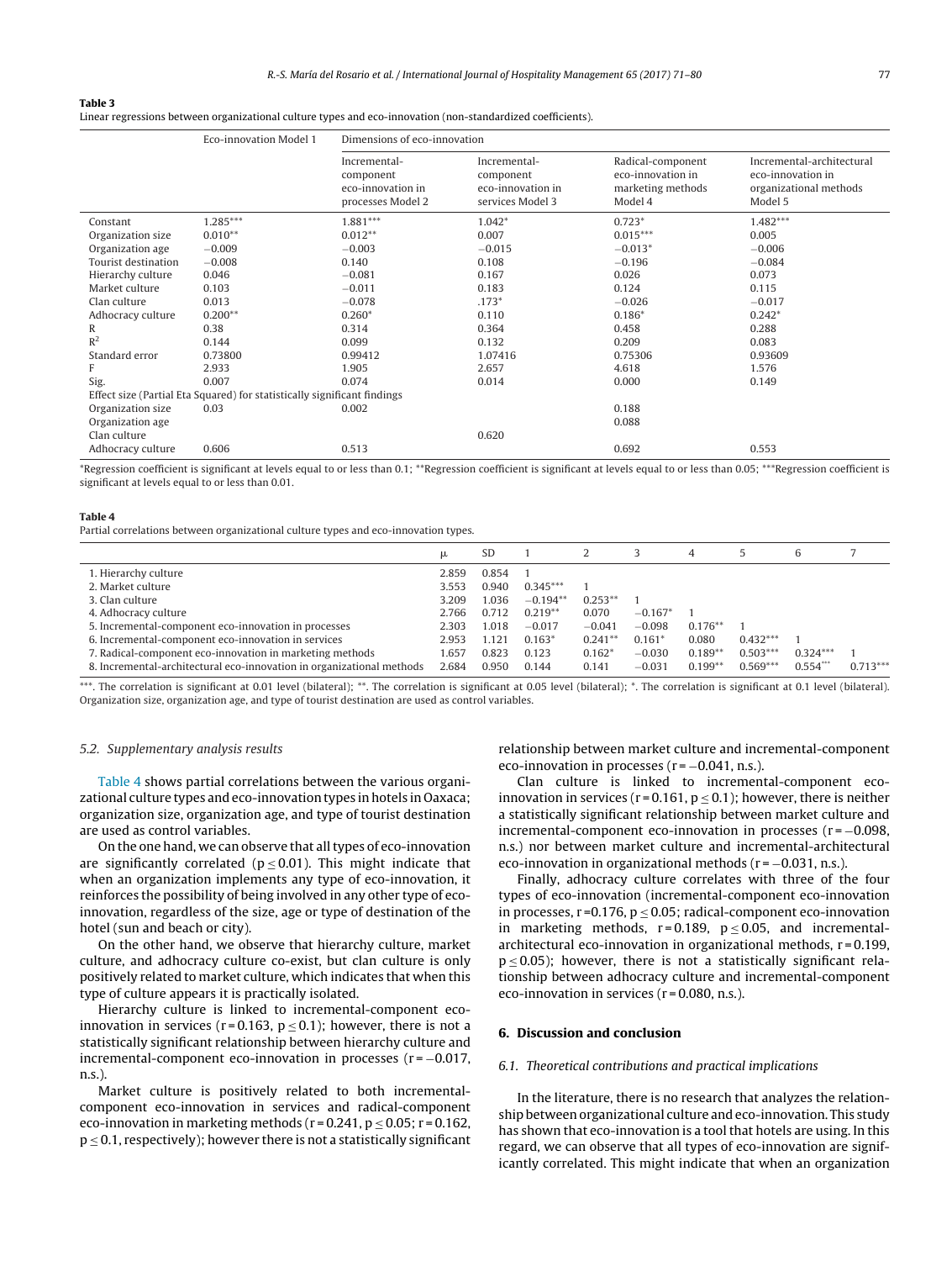<span id="page-7-0"></span>implements any type of eco-innovation, it reinforces the possibility of being involved in any other type of eco-innovation, regardless of the size, age or type of destination of the hotel (sun and beach or city). Besides, the presence of different types of organizational culture (hierarchy, clan, market, and adhocracy) described in the CVF (Cameron and Quinn, 2006) has also been observed in hotels; examples of eco-innovations that have been identified in this document can be located around the two axes of eco-innovation: incremental-radical, and component-architectural, identified by [Hellström](#page-8-0) [\(2007\).](#page-8-0)

Organizations with a hierarchy culture might be expected to implement eco-innovations for a more efficient use of resources in hotel services. This research confirms the lack of a link between hierarchy culture and innovation and coincides with other studies supporting the idea that this type of organizational culture inhibits the implementation of innovations (see [Naranjo-Valencia](#page-8-0) et [al.,](#page-8-0) [2010\).](#page-8-0) These results are aligned with the propositions of [Zammuto](#page-9-0) et [al.](#page-9-0) [\(2000\),](#page-9-0) and of Büschgens et al. (2013), who stated that hierarchy culture limits creativity and experimentation in organizations.

Organizations with a market culture might develop ecoinnovations oriented to the external factors of the organization according to changes in consumer preferences and new market conditions; such eco-innovations mainly consist of innovations in services, which can be considered incremental because they generate localized changes in the form of either the modification of service areas or the adoption of new elements like organic supplies and local suppliers. This research found no significant relationship between market culture and eco-innovation, in opposition to the proposition of [Linnenluecke](#page-8-0) [and](#page-8-0) [Griffiths](#page-8-0) [\(2010\),](#page-8-0) who stated that organizations with a market culture would pursue sustainability practices targeted towards the reduction of costs, the increase of operational efficiency, and the improvement of the image and reputation of the organization.

Organizations with a clan culture highlight aspects such as cohesion, loyalty and moral commitment. Although this kind of organization supports education, training and raising employee awareness on environmental issues, their main focus is usually on services among firms. This coincides with research which has found that leadership and staff participation is favorable for implementing innovations (see [Hillestad](#page-8-0) et [al.,](#page-8-0) [2010;](#page-8-0) [Lin](#page-8-0) [and](#page-8-0) [Ho,](#page-8-0) [2011;](#page-8-0) [Ramus](#page-8-0) [2001,](#page-8-0) [2002;](#page-8-0) [Smerecnik](#page-8-0) [and](#page-8-0) [Andersen,](#page-8-0) [2010\).](#page-8-0) In this research, clan culture was found to be positively and significantly related to incremental-component eco-innovation in services, with a relatively large effect size (partial eta squared = 0.620). A large effect size accounts for the importance of the impact regardless of its significance. Partial eta squared measures the variance explained by the given variable of the variance remaining after excluding variance explained by other predictors.

Adhocracy culture is compatible with incremental ecoinnovations in processes focused on more efficient water and electrical power use, for instance; but it is also compatible with more radical improvements, such as the development or acquisition of knowledge and technology for alternative energy use such as solar energy. Additionally, marketing and organizational ecoinnovations can be observed in adhocracy culture, and they may be considered more radical since they go beyond technological and localized (processes and services) options, generating changes which involve various actors and relations and which affect several areas of the organization, the whole organization or even relationships outside the organization. This research shows a positive and significant relationship between adhocracy culture and different forms of eco-innovation, with relatively large effect size measures (partial eta squared from 0.513 to 0.692). These results coincide with similar studies on innovation (Büschgens et al., 2013; Ergun and Tasgit, 2013; Naranjo-Valencia et al., 2010, 2011, 2016). Thus, it might be convenient for hotels to start a process of cultural change

by which the hotel can identify and seize opportunities from outside the organization as well as create flexible structures that allow them to respond quickly to the changing environment.

#### 6.2. Limitations and future research directions

This research has the following limitations: the sample was restricted to the main tourist destinations in Oaxaca, Mexico, considering only high-category hotels that are already expected to be more environmentally conscious; for these reasons, the results may not be generalizable to the hospitality industry in other regions or countries, and; in the measurement of eco-innovation, the institutional dimension was not considered. Therefore, it would be interesting in future research to include different destinations, less prestigious hotels, and the institutional dimension of ecoinnovation. Given the fact that most of the relationships tested in this study were found to be relatively small, and the variance of the dependent variables explained in a relatively low proportion  $(R<sup>2</sup>$  from 0.099 to 0.209), subsequent research could analyze intervening variables that could better explain the relationship between organizational culture and eco-innovation.

#### 6.3. Concluding remarks

This research shows that adhocracy culture is the type of organizational culture most closely related to eco-innovation, and it can explain the presence of eco-innovations in hotels. The practical implication is that hoteliers might focus on processes of cultural change towards an adhocracy culture in order to facilitate the implementation of eco-innovation. The change to a flexible and externally oriented culture could enable the hotel to take advantage of a better way to generate sources through managing relationships with stakeholders, and thus, encourage eco-innovation in the organization.

Changing to adhocracy culture canbe favorablenot only for large organizations, but also for small organizations. Small hotels, abundant in the Mexican hospitality industry, are lacking in financial resources [\(Sánchez-Medina](#page-8-0) et [al.,](#page-8-0) [2016\),](#page-8-0) and as a result, certain forms of eco-innovation are difficult to afford (new technologies and supplies); in these cases, adhocracy culture would enable them to develop better practices in services and processes, as well as changes in marketing and organizational methods, which means less spending and greater competitive advantage.

#### **References**

- Álvarez-Gil, M., Burgos-Jiménez, J., Céspedes-Lorente, J., 2001. An analysis of environmental management, organizational context and performance of Spanish hotels. Omega 29 (6), 457–471, [http://dx.doi.org/10.1016/S0305-](dx.doi.org/10.1016/S0305-0483(01)00033-0) [0483\(01\)00033-0.](dx.doi.org/10.1016/S0305-0483(01)00033-0)
- Andereck, K.L., Valentine, K.M., Knopf, R.C., Vogt, C.A., 2005. Residents' perceptions of community tourism impacts. Ann. Tourism Res. 32 (4), 1056–1076, [http://](dx.doi.org/10.1016/j.annals.2005.03.001) [dx.doi.org/10.1016/j.annals.2005.03.001.](dx.doi.org/10.1016/j.annals.2005.03.001)
- Büschgens, T., Bausch, A., Balkin, D.B., 2013. Organizational culture and innovation: a meta-analytic review. J. Prod. Innov. Manage. 30 (4), 763–781, [http://dx.doi.](dx.doi.org/10.1111/jpim.12021) [org/10.1111/jpim.12021.](dx.doi.org/10.1111/jpim.12021)
- Barley, S.R., Kunda, G., 1992. Design and devotion: surges of rational and normative ideologies of control in managerial discourse. Adm. Sci. Q. 37 (3), 363–399, [http://dx.doi.org/10.2307/2393449.](dx.doi.org/10.2307/2393449)
- Becken, S., Mahon, R., Rennie, H.G., Shakeela, A., 2014. The tourism disaster vulnerability framework: an application to tourism in small island destinations. Nat. Hazards 71 (1), 955–972, [http://dx.doi.org/10.1007/s11069-](dx.doi.org/10.1007/s11069-013-0946-x) [013-0946-x](dx.doi.org/10.1007/s11069-013-0946-x).
- Cameron, K.S., Quinn, R.E., 2006. [Diagnosing](http://refhub.elsevier.com/S0278-4319(16)30347-4/sbref0030) [and](http://refhub.elsevier.com/S0278-4319(16)30347-4/sbref0030) [Changing](http://refhub.elsevier.com/S0278-4319(16)30347-4/sbref0030) [Organizational](http://refhub.elsevier.com/S0278-4319(16)30347-4/sbref0030) [Culture.](http://refhub.elsevier.com/S0278-4319(16)30347-4/sbref0030) [Base](http://refhub.elsevier.com/S0278-4319(16)30347-4/sbref0030) [on](http://refhub.elsevier.com/S0278-4319(16)30347-4/sbref0030) [the](http://refhub.elsevier.com/S0278-4319(16)30347-4/sbref0030) [Competing](http://refhub.elsevier.com/S0278-4319(16)30347-4/sbref0030) [Values](http://refhub.elsevier.com/S0278-4319(16)30347-4/sbref0030) [Framework.](http://refhub.elsevier.com/S0278-4319(16)30347-4/sbref0030) [Addison-Wesley,](http://refhub.elsevier.com/S0278-4319(16)30347-4/sbref0030) [Reading,](http://refhub.elsevier.com/S0278-4319(16)30347-4/sbref0030) [Massachusetts.](http://refhub.elsevier.com/S0278-4319(16)30347-4/sbref0030)
- Carmona-Moreno, E., Céspedes-Lorente, J., Burgos-Jiménez, J. De., 2004. Environmental strategies in Spanish hotels: contextual factors and performance. Serv. Ind. J. 24 (3), 101–130, [http://dx.doi.org/10.1080/](dx.doi.org/10.1080/0264206042000247786) [0264206042000247786](dx.doi.org/10.1080/0264206042000247786).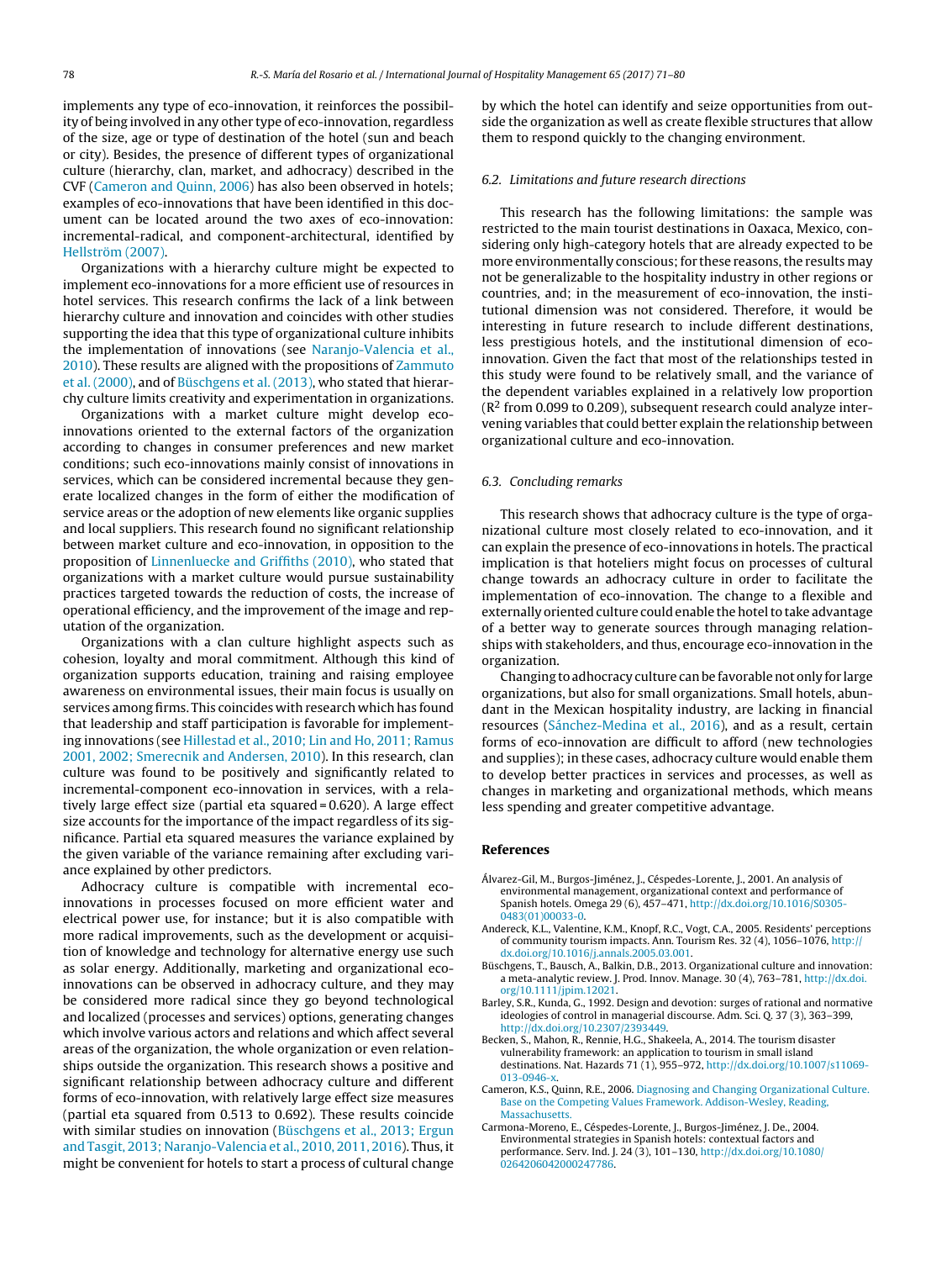<span id="page-8-0"></span>Carrillo-Hermosilla, J., del Río, P., Könnölä, T., 2010. Diversity of eco-innovations: reflections from selected case studies. J. Clean. Prod. 18 (10–11), 1073–1083, [http://dx.doi.org/10.1016/j.jclepro.2010.02.014](dx.doi.org/10.1016/j.jclepro.2010.02.014).

- Chan, W.W., Lam, J.C., 2003. Energy-saving supporting tourism sustainability: a case study of hotel swimming pool heat pump. J. Sustain. Tourism 11 (1), 74–83, [http://dx.doi.org/10.1080/09669580308667194.](dx.doi.org/10.1080/09669580308667194)
- Chan, W.W., Mak, L.M., Chen, Y.M., Wang, Y.H., Xie, H.R., Hou, G.Q., Li, D., 2008. Energy saving and tourism sustainability: solar control window film in hotel rooms. J. Sustain. Tourism 16 (5), 563–574, [http://dx.doi.org/10.1080/](dx.doi.org/10.1080/09669580802159636) [09669580802159636.](dx.doi.org/10.1080/09669580802159636)
- Chan, W., Wong, K., Lo, J., 2009. Hong Kong hotels' sewage: environmental cost and saving technique. J. Hosp. Tourism Res. 33 (3), 329–346, [http://dx.doi.org/10.](dx.doi.org/10.1177/1096348009338525) [1177/1096348009338525](dx.doi.org/10.1177/1096348009338525) (Retrieved from).
- Chan, W.W., Li, D., Mak, B., Liu, L., 2013. Evaluating the application of solar energy for hot water provision: an action research of independent hotel. Int. J. Hosp. Manage. 33, 76–84, [http://dx.doi.org/10.1016/j.ijhm.2013.01.008.](dx.doi.org/10.1016/j.ijhm.2013.01.008)
- Chan, E.S.W., 2013. Managing green marketing: Hong Kong hotel managers' perspective. Int. J. Hosp. Manage. 34, 442–461, [http://dx.doi.org/10.1016/j.](dx.doi.org/10.1016/j.ijhm.2012.12.007) [ijhm.2012.12.007](dx.doi.org/10.1016/j.ijhm.2012.12.007).
- Chang, S., Gong, Y., Shum, C., 2011. Promoting innovation in hospitality companies through human resource management practices. Int. J. Hosp. Manage. 30 (4), 812–818, [http://dx.doi.org/10.1016/j.ijhm.2011.01.001](dx.doi.org/10.1016/j.ijhm.2011.01.001).
- Chang, C.-H., 2011. The influence of corporate environmental ethics on competitive advantage: the mediation role of green innovation. J. Bus. Ethics 104 (3), 361–370, [http://dx.doi.org/10.1007/s10551-011-0914-x](dx.doi.org/10.1007/s10551-011-0914-x).
- Chou, C.-J., Chen, K.-S., Wang, Y.-Y., 2012. Green practices in the restaurant industry from an innovation adoption perspective: evidence from Taiwan. Int. J. Hosp. Manage. 31 (3), 703–711, [http://dx.doi.org/10.1016/j.ijhm.2011.09.006](dx.doi.org/10.1016/j.ijhm.2011.09.006).
- Claver-Cortés, E., Molina-Azorín, J.F., Pereira-Moliner, J., López-Gamero, M.D., 2007. Environmental strategies and their impact on hotel performance. J. Sustain. Tourism 15 (6), 663–679, [http://dx.doi.org/10.2167/jost640.0](dx.doi.org/10.2167/jost640.0).
- Erdem, B., Tetik, N., 2013. An environmentally sensitive approach in the hotel industry: ecolodges. Int. J. Responsible Tourism 2 (2), 22–40 (Retrieved from [http://repec.turismulresponsabil.ro/RePEc/amfarchive/2013-2/2013-2-2-22-](http://repec.turismulresponsabil.ro/RePEc/amfarchive/2013-2/2013-2-2-22-40.pdf) [40.pdf](http://repec.turismulresponsabil.ro/RePEc/amfarchive/2013-2/2013-2-2-22-40.pdf).).
- Ergun, E., Tasgit, Y.E., 2013. [Cultures](http://refhub.elsevier.com/S0278-4319(16)30347-4/sbref0095) [of](http://refhub.elsevier.com/S0278-4319(16)30347-4/sbref0095) [adhocracy,](http://refhub.elsevier.com/S0278-4319(16)30347-4/sbref0095) [clan,](http://refhub.elsevier.com/S0278-4319(16)30347-4/sbref0095) [hierarchy](http://refhub.elsevier.com/S0278-4319(16)30347-4/sbref0095) [and](http://refhub.elsevier.com/S0278-4319(16)30347-4/sbref0095) [market](http://refhub.elsevier.com/S0278-4319(16)30347-4/sbref0095) [and](http://refhub.elsevier.com/S0278-4319(16)30347-4/sbref0095) [innovation](http://refhub.elsevier.com/S0278-4319(16)30347-4/sbref0095) [performance:](http://refhub.elsevier.com/S0278-4319(16)30347-4/sbref0095) [a](http://refhub.elsevier.com/S0278-4319(16)30347-4/sbref0095) [case](http://refhub.elsevier.com/S0278-4319(16)30347-4/sbref0095) [of](http://refhub.elsevier.com/S0278-4319(16)30347-4/sbref0095) [hotels](http://refhub.elsevier.com/S0278-4319(16)30347-4/sbref0095) [in](http://refhub.elsevier.com/S0278-4319(16)30347-4/sbref0095) [Turkey.](http://refhub.elsevier.com/S0278-4319(16)30347-4/sbref0095) [J.](http://refhub.elsevier.com/S0278-4319(16)30347-4/sbref0095) [Travel](http://refhub.elsevier.com/S0278-4319(16)30347-4/sbref0095) [Tourism](http://refhub.elsevier.com/S0278-4319(16)30347-4/sbref0095) [Res.](http://refhub.elsevier.com/S0278-4319(16)30347-4/sbref0095) [13](http://refhub.elsevier.com/S0278-4319(16)30347-4/sbref0095)  $(1/2)$ , [132.](http://refhub.elsevier.com/S0278-4319(16)30347-4/sbref0095)
- Fraj, E., Matute, J., Melero, I., 2015. Environmental strategies and organizational competitiveness in the hotel industry: the role of learning and innovation as determinants of environmental success. Tourism Manage. 46, 30–42, [http://dx.](dx.doi.org/10.1016/j.tourman.2014.05.009) [doi.org/10.1016/j.tourman.2014.05.009.](dx.doi.org/10.1016/j.tourman.2014.05.009)
- Galpin, T., Whitttington, J.L., Bell, G., 2015. [Is](http://refhub.elsevier.com/S0278-4319(16)30347-4/sbref0105) [your](http://refhub.elsevier.com/S0278-4319(16)30347-4/sbref0105) [sustainability](http://refhub.elsevier.com/S0278-4319(16)30347-4/sbref0105) [strategy](http://refhub.elsevier.com/S0278-4319(16)30347-4/sbref0105)
- [sustainable?](http://refhub.elsevier.com/S0278-4319(16)30347-4/sbref0105) [Creating](http://refhub.elsevier.com/S0278-4319(16)30347-4/sbref0105) [a](http://refhub.elsevier.com/S0278-4319(16)30347-4/sbref0105) [culture](http://refhub.elsevier.com/S0278-4319(16)30347-4/sbref0105) [of](http://refhub.elsevier.com/S0278-4319(16)30347-4/sbref0105) [sustainability.](http://refhub.elsevier.com/S0278-4319(16)30347-4/sbref0105) [Corp.](http://refhub.elsevier.com/S0278-4319(16)30347-4/sbref0105) [Gov.](http://refhub.elsevier.com/S0278-4319(16)30347-4/sbref0105) [15](http://refhub.elsevier.com/S0278-4319(16)30347-4/sbref0105) [\(1\),](http://refhub.elsevier.com/S0278-4319(16)30347-4/sbref0105) [1–17.](http://refhub.elsevier.com/S0278-4319(16)30347-4/sbref0105) García-Pozo, A., Sánchez-Ollero, J.L., Marchante-Lara, M., 2015. Eco-innovation and management: an empirical analysis of environmental good practices and labour productivity in the spanish hotel industry. Innovation 17 (1), 58–68, [http://dx.doi.org/10.1080/14479338.2015.1011057](dx.doi.org/10.1080/14479338.2015.1011057).
- Geerts, W., 2014. Environmental certification schemes: hotel managers' views and perceptions. Int. J. Hosp. Manage. 39, 87–96, [http://dx.doi.org/10.1016/j.ijhm.](dx.doi.org/10.1016/j.ijhm.2014.02.007) [2014.02.007](dx.doi.org/10.1016/j.ijhm.2014.02.007).
- Gezici, F., 2006. Components of sustainability: two cases from Turkey. Ann. Tourism Res. 33 (2), 442–455, [http://dx.doi.org/10.1016/j.annals.2005.11.002.](dx.doi.org/10.1016/j.annals.2005.11.002)
- Gurung, D.B., Seeland, K., 2008. Ecotourism in Bhutan: extending its benefits to rural communities. Ann. Tourism Res. 35 (2), 489–508, [http://dx.doi.org/10.](dx.doi.org/10.1016/j.annals.2008.02.004) [1016/j.annals.2008.02.004.](dx.doi.org/10.1016/j.annals.2008.02.004)
- Harris, L.C., Crane, A., 2002. The greening of organizational culture: management views on the depth, degree and diffusion of change. J. Org. Change Manage. 15 (3), 214–234, [http://dx.doi.org/10.1108/09534810210429273.](dx.doi.org/10.1108/09534810210429273)
- Hellström, T., 2007. Dimensions of environmentally sustainable innovation: the structure of eco-innovation concepts. Sustain. Dev. 15 (3), 148–159, [http://dx.](dx.doi.org/10.1002/sd.309) [doi.org/10.1002/sd.309](dx.doi.org/10.1002/sd.309).
- Hertog, P., Den Gallouj, F., Segers, J., 2011. Measuring innovation in a low-tech service industry: the case of the Dutch hospitality industry. Serv. Ind. J. 31 (9), 1429–1449, [http://dx.doi.org/10.1080/02642060903576084](dx.doi.org/10.1080/02642060903576084).
- Hillestad, T., Xie, C., Haugland, S.A., 2010. Innovative corporate social responsibility: the founder's role in creating a trustworthy corporate brand through green innovation. J. Prod. Brand Manage. 19 (6), 440–451, [http://dx.](dx.doi.org/10.1108/10610421011085758) [doi.org/10.1108/10610421011085758](dx.doi.org/10.1108/10610421011085758).
- Hjalager, A.-M., 2002. Repairing innovation defectiveness in tourism. Tourism Manage. 23 (5), 465–474, [http://dx.doi.org/10.1016/S0261-5177\(02\)00013-4](dx.doi.org/10.1016/S0261-5177(02)00013-4).
- Hjalager, A.-M., 2010. A review of innovation research in tourism. Tourism Manage. 31 (1), 1–12, [http://dx.doi.org/10.1016/j.tourman.2009.08.012.](dx.doi.org/10.1016/j.tourman.2009.08.012)
- Jones, R., Jimmieson, N.L., Griffiths, A., 2005. The impact of organizational culture and reshaping capabilities on change implementation success: the mediating role of readiness for change. J. Manage. Stud. 42 (2), 361–386, [http://dx.doi.](dx.doi.org/10.1111/j. 1467-6486.2005.00500.x) [org/10.1111/j.](dx.doi.org/10.1111/j. 1467-6486.2005.00500.x) [1467-6486.2005.00500.x](dx.doi.org/10.1111/j. 1467-6486.2005.00500.x) (Retrieved October 30, 2015 from).
- Kang, K.H., Stein, L., Heo, C.Y., Lee, S., 2012. Consumers' willingness to pay for green initiatives of the hotel industry. Int. J. Hosp. Manage. 31 (2), 564–572, [http://](dx.doi.org/10.1016/j.ijhm.2011.08.001) <dx.doi.org/10.1016/j.ijhm.2011.08.001>.
- Kasim, A., 2009. Managerial attitudes towards environmental management among small and medium hotels in Kuala Lumpur. J. Sustain. Tourism 17 (6), 709–725, [http://dx.doi.org/10.1080/09669580902928468.](dx.doi.org/10.1080/09669580902928468)
- Lin, C.-Y., Ho, Y.-H., 2011. Determinants of green practice adoption for logistics companies in China. J. Bus. Ethics 98 (1), 67–83, [http://dx.doi.org/10.1007/](dx.doi.org/10.1007/s10551-010-0535-9) [s10551-010-0535-9.](dx.doi.org/10.1007/s10551-010-0535-9)
- Linnenluecke, M.K., Griffiths, A., 2010. Corporate sustainability and organizational culture. J. World Bus. 45 (4), 357–366, [http://dx.doi.org/10.1016/j.jwb.2009.08.](dx.doi.org/10.1016/j.jwb.2009.08.006) [006.](dx.doi.org/10.1016/j.jwb.2009.08.006)
- Lozano-Oyola, M., Blancas, F.J., González, M., Caballero, R., 2012. Sustainable tourism indicators as planning tools in cultural destinations. Ecol. Indic. 18, 659–675, [http://dx.doi.org/10.1016/j.ecolind.2012.01.014](dx.doi.org/10.1016/j.ecolind.2012.01.014).
- Machiba, T., 2010. Eco-innovation for enabling resource efficiency and green growth: development of an analytical framework and preliminary analysis of industry and policy practices. Int. Econ. Econ. Policy 7 (2), 357–370, [http://dx.](dx.doi.org/10.1007/s10368-010-0171-y) [doi.org/10.1007/s10368-010-0171-y](dx.doi.org/10.1007/s10368-010-0171-y).
- Mak, B.L., Chan, W.W., Li, D., Liu, L., Wong, K.F., 2013. Power consumption modeling and energy saving practices of hotel chillers. Int. J. Hosp. Manage. 33 (1), 1–5, [http://dx.doi.org/10.1016/j.ijhm.2012.12.008](dx.doi.org/10.1016/j.ijhm.2012.12.008).
- Melián-González, A., García-Falcón, J.M., 2003. Competitive potential of tourism in destinations. Ann. Tourism Res. 30 (3), 720–740, [http://dx.doi.org/10.1016/](dx.doi.org/10.1016/s0160-7383(03)00047-1) [s0160-7383\(03\)00047-1.](dx.doi.org/10.1016/s0160-7383(03)00047-1)
- Miao, L., Wei, W., 2013. Consumers' pro-environmental behavior and the underlying motivations: a comparison between household and hotel settings. Int. J. Hosp. Manage. 32, 102–112, [http://dx.doi.org/10.1016/j.ijhm.2012.04.](dx.doi.org/10.1016/j.ijhm.2012.04.008) [008.](dx.doi.org/10.1016/j.ijhm.2012.04.008)
- Millar, M., Baloglu, S., 2008. Hotel Guests' Preferences for Green Hotel Attributes. Hospitality Management. Paper 5 (Retrieved from [http://repository.usfca.edu/](http://repository.usfca.edu/hosp/5)  $hosp(5)$ .
- Mohd-Suki, N., Mohd-Suki, N., 2015. [Consumers'](http://refhub.elsevier.com/S0278-4319(16)30347-4/sbref0215) [environmental](http://refhub.elsevier.com/S0278-4319(16)30347-4/sbref0215) [behaviour](http://refhub.elsevier.com/S0278-4319(16)30347-4/sbref0215) [towards](http://refhub.elsevier.com/S0278-4319(16)30347-4/sbref0215) [staying](http://refhub.elsevier.com/S0278-4319(16)30347-4/sbref0215) [at](http://refhub.elsevier.com/S0278-4319(16)30347-4/sbref0215) [a](http://refhub.elsevier.com/S0278-4319(16)30347-4/sbref0215) [green](http://refhub.elsevier.com/S0278-4319(16)30347-4/sbref0215) [hotel:](http://refhub.elsevier.com/S0278-4319(16)30347-4/sbref0215) [moderation](http://refhub.elsevier.com/S0278-4319(16)30347-4/sbref0215) [of](http://refhub.elsevier.com/S0278-4319(16)30347-4/sbref0215) [green](http://refhub.elsevier.com/S0278-4319(16)30347-4/sbref0215) [hotel](http://refhub.elsevier.com/S0278-4319(16)30347-4/sbref0215) [knowledge](http://refhub.elsevier.com/S0278-4319(16)30347-4/sbref0215) [management](http://refhub.elsevier.com/S0278-4319(16)30347-4/sbref0215) [of](http://refhub.elsevier.com/S0278-4319(16)30347-4/sbref0215) [environmental](http://refhub.elsevier.com/S0278-4319(16)30347-4/sbref0215) [quality.](http://refhub.elsevier.com/S0278-4319(16)30347-4/sbref0215) [Int.](http://refhub.elsevier.com/S0278-4319(16)30347-4/sbref0215) [J.](http://refhub.elsevier.com/S0278-4319(16)30347-4/sbref0215) [26](http://refhub.elsevier.com/S0278-4319(16)30347-4/sbref0215) [\(1\),](http://refhub.elsevier.com/S0278-4319(16)30347-4/sbref0215) [103](http://refhub.elsevier.com/S0278-4319(16)30347-4/sbref0215)–[117.](http://refhub.elsevier.com/S0278-4319(16)30347-4/sbref0215)
- Moscardo, G., 2008. Sustainable tourism innovation: challenging basic assumptions. Tourism Hosp. Res. 8 (1), 4–13 (Retrieved from) [http://www.](http://www.jstor.org/stable/23746748) [jstor.org/stable/23746748](http://www.jstor.org/stable/23746748).
- Muñoz-Piña, C., Rivera-Planter, M., Oliveras-Pasquel, C., 2005. [Turismo](http://refhub.elsevier.com/S0278-4319(16)30347-4/sbref0225) [y](http://refhub.elsevier.com/S0278-4319(16)30347-4/sbref0225) [conciencia](http://refhub.elsevier.com/S0278-4319(16)30347-4/sbref0225) [ambiental](http://refhub.elsevier.com/S0278-4319(16)30347-4/sbref0225) [en](http://refhub.elsevier.com/S0278-4319(16)30347-4/sbref0225) [México](http://refhub.elsevier.com/S0278-4319(16)30347-4/sbref0225) [\[Tourism](http://refhub.elsevier.com/S0278-4319(16)30347-4/sbref0225) [and](http://refhub.elsevier.com/S0278-4319(16)30347-4/sbref0225) [environmental](http://refhub.elsevier.com/S0278-4319(16)30347-4/sbref0225) [awareness](http://refhub.elsevier.com/S0278-4319(16)30347-4/sbref0225) [in](http://refhub.elsevier.com/S0278-4319(16)30347-4/sbref0225) [Mexico\].](http://refhub.elsevier.com/S0278-4319(16)30347-4/sbref0225) [Gaceta](http://refhub.elsevier.com/S0278-4319(16)30347-4/sbref0225) [Ecológica](http://refhub.elsevier.com/S0278-4319(16)30347-4/sbref0225) [75,](http://refhub.elsevier.com/S0278-4319(16)30347-4/sbref0225) [5](http://refhub.elsevier.com/S0278-4319(16)30347-4/sbref0225)–[18.](http://refhub.elsevier.com/S0278-4319(16)30347-4/sbref0225)
- Naranjo-Valencia, J.C., Sanz-Valle, R., Jiménez-Jiménez, D., 2010. Organizational culture as determinant of product innovation. Eur. J. Innov. Manage. 13 (4), 466–480, [http://dx.doi.org/10.1108/14601061011086294](dx.doi.org/10.1108/14601061011086294).
- Naranjo-Valencia, J.C., Jiménez-Jiménez, D., Sanz-Valle, R., 2011. Innovation or imitation? The role of organizational culture. Manage. Decis. 49 (1), 55–72, [http://dx.doi.org/10.1108/00251741111094437](dx.doi.org/10.1108/00251741111094437).
- Naranjo-Valencia, J.C., Jiménez-Jiménez, D., Sanz-Valle, R., 2016. Studying the links between organizational culture, innovation, and performance in Spanish companies. Revista Latinoamericana de Psicología 48 (1), 30–41, [http://dx.doi.](dx.doi.org/10.1016/j.rlp.2015.09.009) [org/10.1016/j.rlp.2015.09.009.](dx.doi.org/10.1016/j.rlp.2015.09.009)
- Instituto Nacional de Estadística y Geografía [National Institute of Statistic and Geography], 2015. Anuario Estadístico Y Geográfico De Oaxaca 2015 [Statistical and Geographical Yearbook of Oaxaca 2015]. Instituto Nacional de Estadística y Geografía, México (Retrieved from [http://www.datatur.sectur.](http://www.datatur.sectur.gob.mx/ITxEF_Docs/OAX_ANUARIO_PDF15.pdf) [gob.mx/ITxEF](http://www.datatur.sectur.gob.mx/ITxEF_Docs/OAX_ANUARIO_PDF15.pdf) [Docs/OAX](http://www.datatur.sectur.gob.mx/ITxEF_Docs/OAX_ANUARIO_PDF15.pdf) [ANUARIO](http://www.datatur.sectur.gob.mx/ITxEF_Docs/OAX_ANUARIO_PDF15.pdf) [PDF15.pdf.](http://www.datatur.sectur.gob.mx/ITxEF_Docs/OAX_ANUARIO_PDF15.pdf)).
- OCDE, 2012. Green Innovation in Tourism Services. OECD Publishing (Retrieved from [http://www.oecd.org/cfe/tourism/](http://www.oecd.org/cfe/tourism/GREEN INNOVATION IN TOURISM WORKING PAPER.pdf)
- [GREEN%20INNOVATION%20IN%20TOURISM%20WORKING%20PAPER.pdf](http://www.oecd.org/cfe/tourism/GREEN INNOVATION IN TOURISM WORKING PAPER.pdf).). OECD, 2010. [The](http://refhub.elsevier.com/S0278-4319(16)30347-4/sbref0255) [OECD](http://refhub.elsevier.com/S0278-4319(16)30347-4/sbref0255) [Innovation](http://refhub.elsevier.com/S0278-4319(16)30347-4/sbref0255) [Strategy:](http://refhub.elsevier.com/S0278-4319(16)30347-4/sbref0255) [Getting](http://refhub.elsevier.com/S0278-4319(16)30347-4/sbref0255) [a](http://refhub.elsevier.com/S0278-4319(16)30347-4/sbref0255) [Head](http://refhub.elsevier.com/S0278-4319(16)30347-4/sbref0255) [Start](http://refhub.elsevier.com/S0278-4319(16)30347-4/sbref0255) [on](http://refhub.elsevier.com/S0278-4319(16)30347-4/sbref0255) [Tomorrow.](http://refhub.elsevier.com/S0278-4319(16)30347-4/sbref0255) [OECD,](http://refhub.elsevier.com/S0278-4319(16)30347-4/sbref0255) [Paris.](http://refhub.elsevier.com/S0278-4319(16)30347-4/sbref0255)
- Obenchain, A.M., Johnson, W.C., Dion, P.A., 2004. Institutional types, organizational cultures, and innovation in Christian colleges and universities. Christian Higher Educ. 3 (1), 15–39, [http://dx.doi.org/10.1080/15363750490264870.](dx.doi.org/10.1080/15363750490264870)
- Park, J., Kim, H.J., 2014. Environmental proactivity of hotel operations: antecedents and the moderating effect of ownership type. Int. J. Hosp. Manage. 37, 1–10, [http://dx.doi.org/10.1016/j.ijhm.2013.09.011.](dx.doi.org/10.1016/j.ijhm.2013.09.011)
- Pereira-Moliner, J., Claver-Cortés, E., Molina-Azorín, J.F., José Tarí, J., 2012. Quality management, environmental management and firm performance: direct and mediating effects in the hotel industry. J. Clean. Prod. 37, 82–92, [http://dx.doi.](dx.doi.org/10.1016/j.jclepro.2012.06.010) [org/10.1016/j.jclepro.2012.06.010](dx.doi.org/10.1016/j.jclepro.2012.06.010).
- Quinn, R.E., Rohrbaugh, J., 1983. A spatial model of effectiveness criteria: towards a competing values approach to organizational analysis. Manage. Sci. 29, 363–377, [http://dx.doi.org/10.1287/mnsc.29.3.363.](dx.doi.org/10.1287/mnsc.29.3.363)
- Rahman, I., Reynolds, D., Svaren, S., 2012. How green are North American hotels? An exploration of low-cost adoption practices. Int. J. Hosp. Manage. 31 (3), 720–727, [http://dx.doi.org/10.1016/j.ijhm.2011.09.008.](dx.doi.org/10.1016/j.ijhm.2011.09.008)
- Ramus, C.A., 2001. Organizational Support for Employees: encouraging creative ideas for environmental sustainability. Calif. Manage. Rev. 43 (3), 85–105 (Retrieved from) [http://search.ebscohost.com/login.](http://search.ebscohost.com/login.aspx?direct=true&db=bsh&AN=4685571&site=ehost-live) [aspx?direct=true&db=bsh&AN=4685571&site=ehost-live.](http://search.ebscohost.com/login.aspx?direct=true&db=bsh&AN=4685571&site=ehost-live)
- Ramus, C.A., 2002. Encouraging innovative environmental actions: what companies and managers must do. J. World Bus. 37 (2), 151–164, [http://dx.doi.](dx.doi.org/10.1016/s1090-9516(02)00074-3) [org/10.1016/s1090-9516\(02\)00074-3](dx.doi.org/10.1016/s1090-9516(02)00074-3).
- Razumova, M., Rey-Maquieira, J., Lozano, J., 2016. The role of water tariffs as a determinant of water saving innovations in the hotel sector. Int. J. Hosp. Manage. 52, 78–86, [http://dx.doi.org/10.1016/j.ijhm.2015.09.011](dx.doi.org/10.1016/j.ijhm.2015.09.011).
- Rennings, K., 2000. Redefining innovation eco-innovation research and the contribution from ecological economics. Ecol. Econ. 32 (2), 319-332, [http://dx.](dx.doi.org/10.1016/S0921-8009(99)00112-3) [doi.org/10.1016/S0921-8009\(99\)00112-3.](dx.doi.org/10.1016/S0921-8009(99)00112-3)
- Sánchez-Medina, P.S., Díaz-Pichardo, R., Cruz-Bautista, M., 2016. Stakeholder influence on the implementation of environmental management practices in the hotel industry. Int. J. Tourism Res. 18 (4), 387–398, [http://dx.doi.org/10.](dx.doi.org/10.1002/jtr.2056) [1002/jtr.2056.](dx.doi.org/10.1002/jtr.2056)